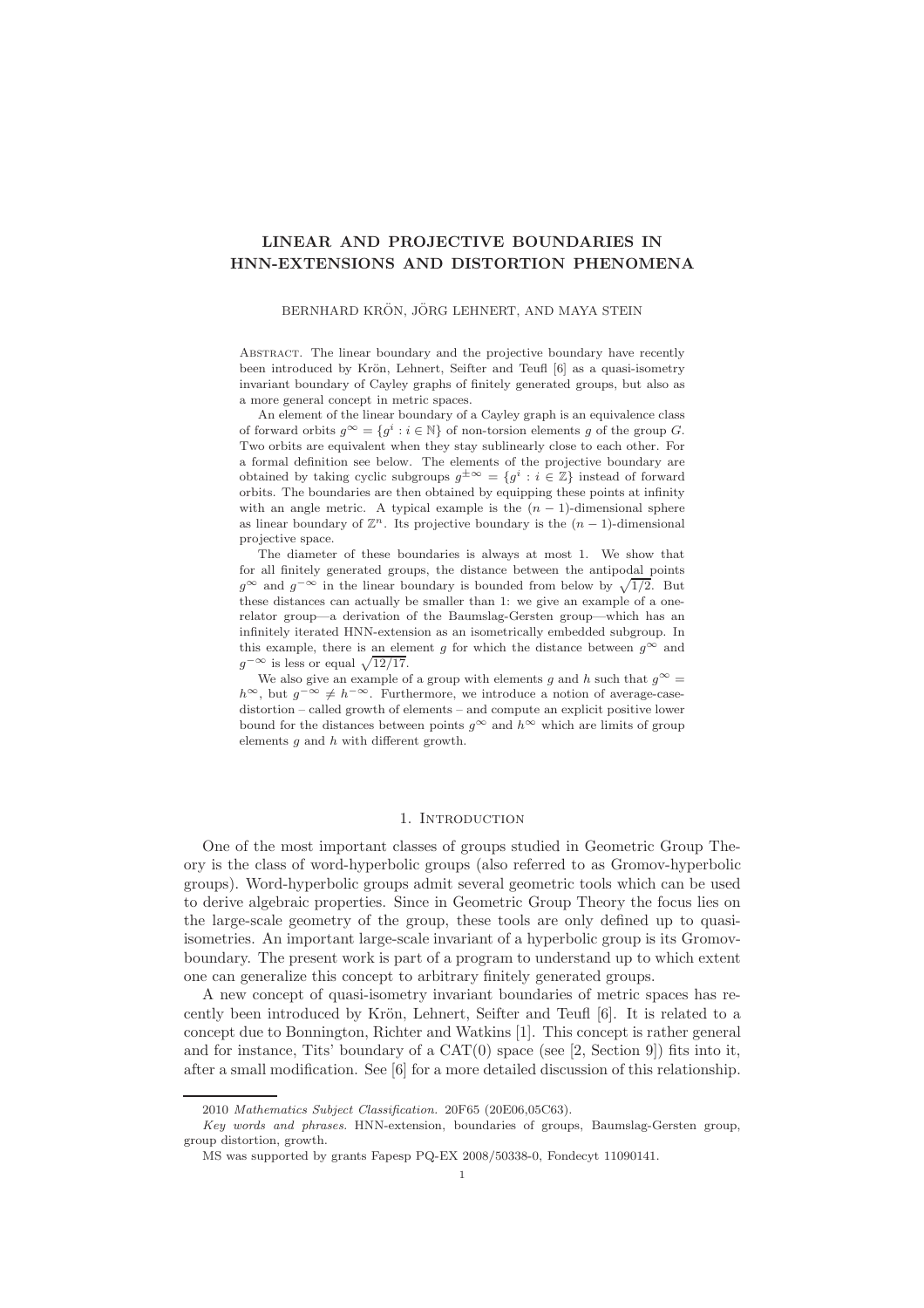We will not recall the full concept for metric spaces, because here, we are only interested in two applications to Cayley graphs of finitely generated groups, namely the linear and the projective boundary, which we shall introduce next.

Let G be a group generated by a set X. The Cayley graph  $\Gamma = (V, E)$ Cay(G, X) is the graph with vertex set  $V = G$  and edge set  $E = \{ \{g, h\} : g^{-1}h \in$ X}. Let d be the graph metric of Γ. That is,  $d(q, h)$  is the length of the shortest path in Γ from *q* to *h*.

For  $g \in G$  of infinite order let  $g^{\infty} := \{g^n : n \in \mathbb{N}\}\$  denote the cyclic subsemigroup generated by g. We also call  $g^{\infty}$  the *forward orbit* of g. Let  $g^{\pm \infty} := \{ g^k : k \in \mathbb{Z} \}$ denote the cyclic subgroup generated by g, and we call  $g^{\pm\infty}$  the *orbit* of g. The backward orbit  $g^{-\infty}$  is defined analogously.

Let  $\mathcal{C}G$  and  $\mathcal{C}^+G$  denote the family of infinite orbits or infinite forward orbits, respectively. That is, we set

$$
\mathcal{C}G := \{ g^{\pm \infty} : g \in G, \ |g| = \infty \}
$$

and

$$
\mathcal{C}^+G:=\{g^\infty: g\in G,\ |g|=\infty\}.
$$

We want to measure the distance between two orbits as if it were an angle. For this, fix  $\alpha > 0$  and  $c \in \mathbb{N}$ , and call the set

$$
\alpha \cdot g^{\infty} + c := \{ v \in G : \exists n \in \mathbb{N} \text{ such that } d(v, g^n) \leq \alpha \cdot d(1, g^n) + c \}
$$

the  $(\alpha, c)$ –cone around  $g^{\infty}$ . In other words, the  $(\alpha, c)$ –cone around  $g^{\infty}$  is the union of all balls with center  $g^n$  and radius  $\alpha \cdot d(1, g^n) + c$ . Analogously we define the  $(\alpha, c)$ -cone around  $g^{\pm \infty}$  as

$$
\alpha \cdot g^{\pm \infty} + c := \{ v \in G : \exists k \in \mathbb{Z} \text{ so that } d(v, g^k) \leq \alpha \cdot d(1, g^k) + c \}.
$$

We write  $h^{\infty} \in \alpha \cdot g^{\infty} + c$  if  $h^n \in \alpha \cdot g^{\infty} + c$  for all  $n \in \mathbb{N}$  and define  $h^{\pm \infty} \in \alpha \cdot g^{\pm \infty} + c$ analogously. For  $x, y \in \mathcal{C}G$  or  $x, y \in \mathcal{C}^+G$  set

 $s(x, y) := \inf \{ \alpha \in \mathbb{R} : \exists c \in \mathbb{N} \text{ such that } x \in \alpha \cdot y + c \text{ and } y \in \alpha \cdot x + c \}.$ 

If  $s(x, y) = 0$  then we call x and y linearly equivalent, this is an equivalence relation. We call two elements g and h forward equivalent if  $g^{\infty} \sim h^{\infty}$  and backward equivalent if  $g^{-\infty} \sim h^{-\infty}$ .

It is easy to check that the function  $s$  is well defined on the set of equivalence classes and that the square root  $t = \sqrt{s}$  is a metric on the quotient  $\mathcal{C}^+G/\sim$  and on  $\mathcal{C}G/\sim$ , respectively. The completion of the metric space  $(\mathcal{C}^+G/\sim,t)$  is called the linear boundary  $\mathcal{L}G$  of G, the completion of the metric space  $(\mathcal{C}G/\sim, t)$  is called the projective boundary  $\mathcal{P}G$  of G, or strictly speaking of G with respect to the generator X. Although the elements of the linear/projective boundary are equivalence classes of (forward) orbits  $g^{(\pm)\infty}$ , and not the (forward) orbits themselves, we shall slightly abuse notation and write  $g^{(\pm)\infty}$  instead of  $[g^{(\pm)\infty}]_{\sim}$  also for an element of the linear or projective boundary.

If G is finitely generated and we change the finite set of generators then the resulting quotient spaces are bi-Lipschitz equivalent and hence the boundaries are homeomorphic. But the values of s and t depend on the choice of generators. Moreover, by definition it is clear that the diameter of  $\mathcal{L}G$  and of  $\mathcal{P}G$  is at most 1. For more details we refer to [6].

The linear boundary of finitely generated nilpotent groups is (homeomorphic to) the disjoint union of spheres with dimensions  $d_i$ , which correspond to the free abelian quotients of rank  $d_i + 1$  in the central series, and the projective boundary is (homeomorphic to) the disjoint union of projective spaces of the same dimension; see [6]. The latter fact relies on the observation that in the case of a nilpotent group the distance  $t(g^{\infty}, h^{\infty})$  equals the distance of the inverse elements  $t(g^{-\infty}, h^{-\infty})$  for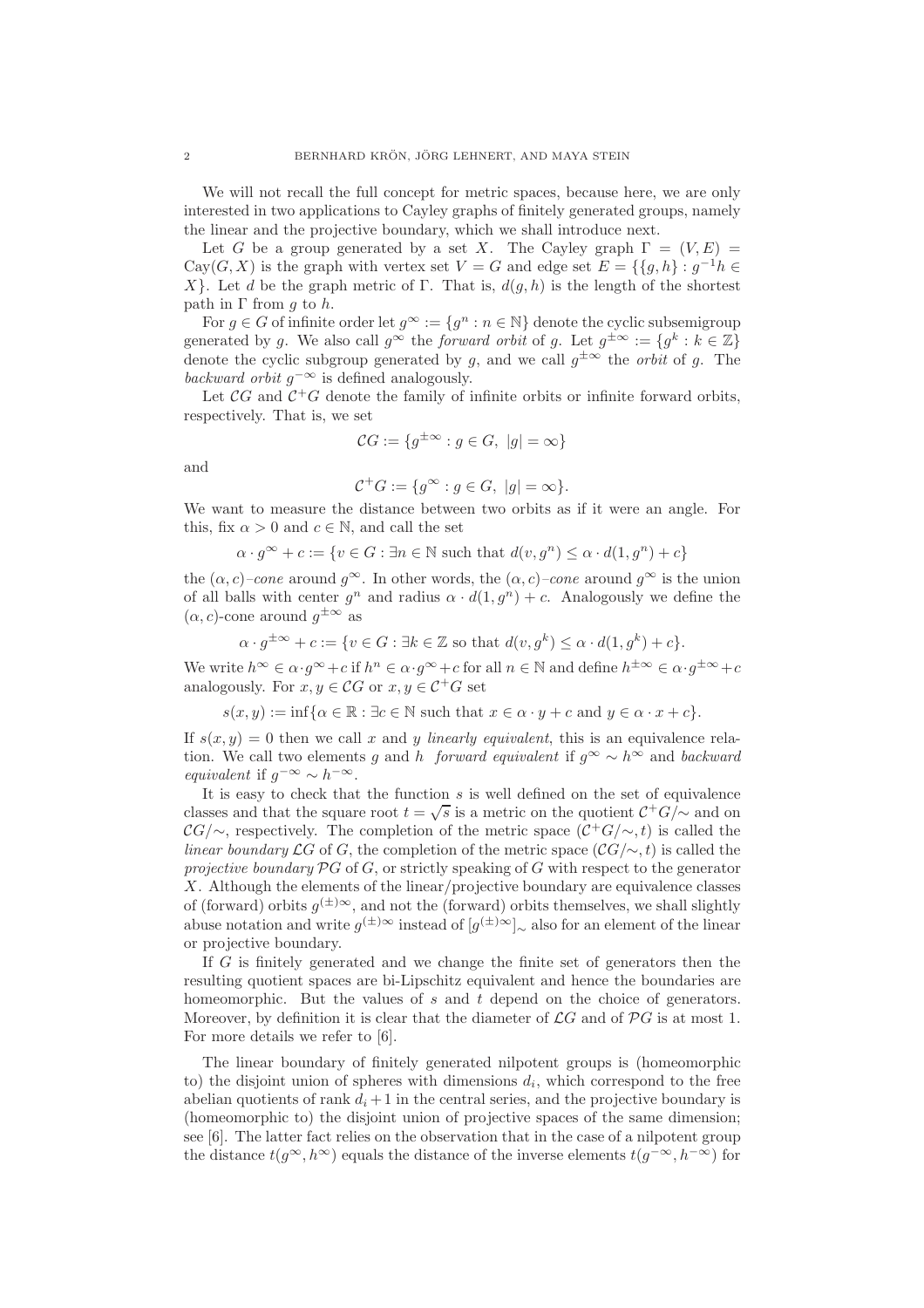all  $g^{\infty}, h^{\infty} \in \mathcal{L}G$ . Thus the space  $\mathcal{P}G$  can be obtained identifying each element with its inverse without changing distances (that is,  $t_{PG}(g^{\pm \infty}, h^{\pm \infty}) = t_{\mathcal{L}G}(g^{\infty}, h^{\infty})$ holds for all  $q, h \in G$ ).

One might guess that this yields a general method to construct the projective boundary but the results in Section 3 show that this is not the case. In general it is not even true that  $g^{\infty} = h^{\infty}$  implies  $g^{-\infty} = h^{-\infty}$  hence the projective boundary is not necessarily a quotient of the linear boundary.

**Theorem 1.1.** There is a group H with elements  $q_1$  and  $q_2$  which are forwardequivalent but not backward-equivalent.

The proof of Theorem 1.1 is given in Section 3.

Knowing of these counterintuitive phenomena regarding the distances of forward orbits compared to the distances of backward orbits, it is natural to ask whether the 'algebraic antipodal'  $g^{-\infty}$  of  $g^{\infty} \in C^+G$  is also the metric antipodal. In other words, one would like to know whether  $t(g^{\infty}, g^{-\infty})$  is always 1 or if at least this distance is universally bounded away from 0. We show that the answer to the first question is negative, but that there is a positive lower bound for  $t(g^{\infty}, g^{-\infty})$ .

### Theorem 1.2.

- (a) For any finitely generated group G and any  $g \in G$  of infinite order we have  $t(g^{\infty}, g^{-\infty}) \geq \sqrt{1/2}.$
- (b) There exists a finitely generated group G which has an element g such that  $t(g^{\infty}, g^{-\infty}) \leq \sqrt{12/17}.$

The proof of this result will span from Section 4 to Section 6. While the proof of the first part of Theorem 1.2 is not overly complicated, the proof of the second part is quite lengthy and takes up most of these three sections in which we give an example of a family of such groups. The groups in question are derivations of the so called Baumslag-Gersten group and in order to prove our theorem we have to understand some of the intrinsic geometry of these groups.

As we will see, the geometry of a cyclic subgroup can be very different from the usual geometry of the group of integers. This phenomenon is known as distortion and leads to one of the asymptotic invariants studied by Gromov in his seminal book [5]. For an element h of a group G generated by the finite set X let  $|h|_X$ denote the length of the shortest word representing h in letters of  $X^{\pm}$ , where  $X^{\pm} = \{x \in G : x \in X \text{ or } x \in X^{-1}\}.$  Gromov defines the distortion function for a subgroup  $H$  generated by the finite set  $Y$  as:

$$
\Delta_G^H(r) := \frac{1}{r} \max\{|h|_Y : h \in H, \ |h|_X \le r\}.
$$

This function measures something like a worst-case distortion and can easily be superexponential, for instance in the group  $G_p$  of Theorem 4.2. Such examples suggest that the factor  $1/r$  is a bit artificial and in fact nowadays most authors follow the definition of Farb [3] who defined the distortion function just as  $\Delta_G^H(r) :=$  $\max\{|h|_Y : h \in H, \|h\|_X \leq r\}.$ 

In the context of this work we are interested in the distortion of cyclic subgroups (or even cyclic subsemigroups). But as we would like to view these subgroups just as a set rather than as a sequence, worst-case considerations do not seem appropriate. A better fitting concept will be a kind of average-case distortion for cyclic subgroups—called growth of elements—which we define as follows:

**Definition 1.3.** Let G be a group generated by the finite set X and let  $g \in G$ . The growth of g is the function  $w_q(n): \mathbb{N} \to \mathbb{N}$  which counts the number of elements of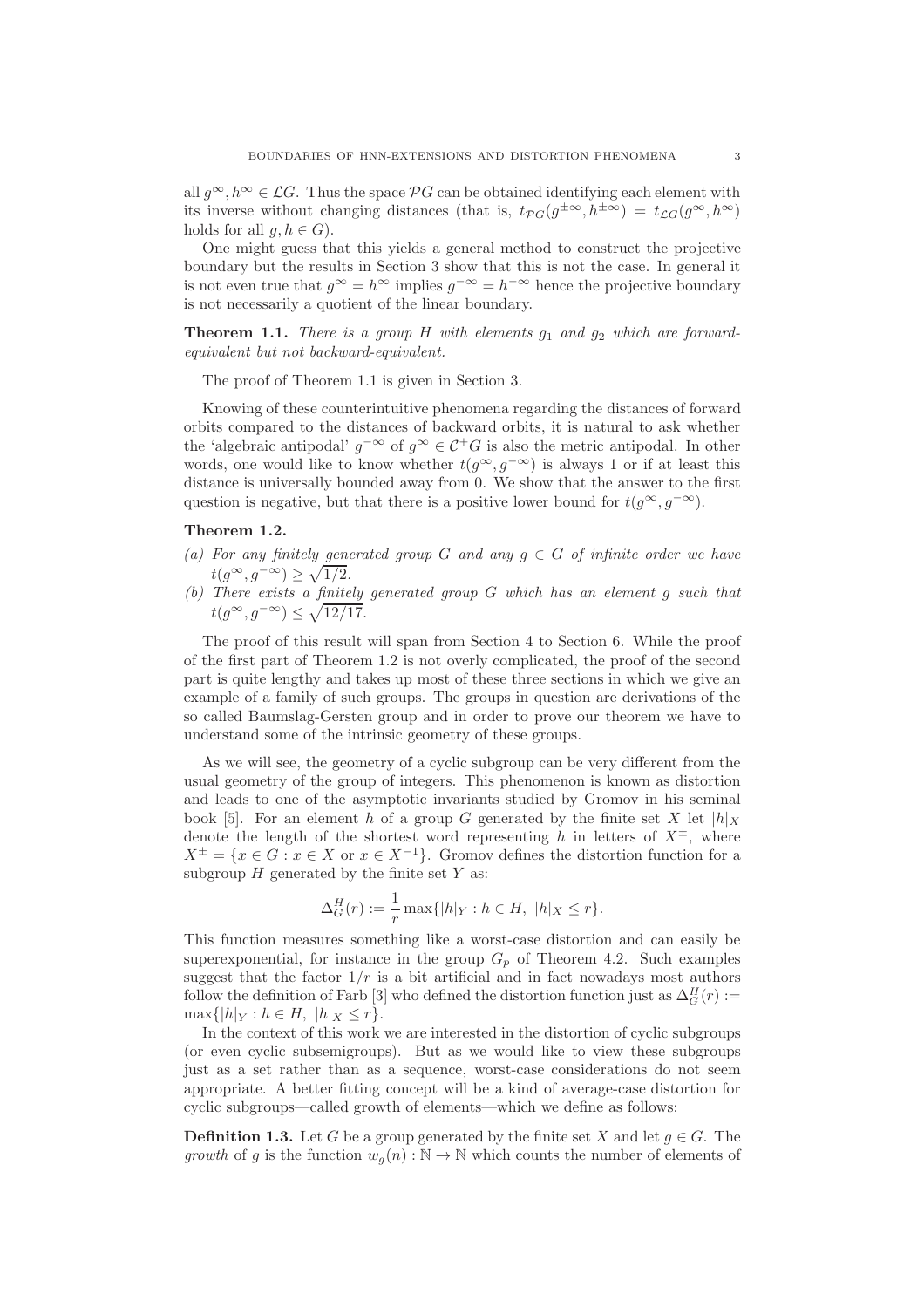the type  $g^i$  in the ball  $B_1(n)$  of radius n around 1:

$$
w_g(n) := |\{ i \in \mathbb{Z} : |g^i|_X \le n \}|.
$$

Note that for the group  $H = \langle g \rangle$  our growth function  $w_g(n)$  measures the number of elements of H in the ball of radius r around 1, while Gromow's distortion  $\Delta_G^H(r)$ determines the absolute value of the maximum of all i such that  $g^i$  still lies in this ball. There are some easy bounds on the growth. First of all, balls in Cayley graphs grow at most exponentially fast. Namely, it is easy to see that the upper bound  $w_g(n) \leq |B_1(n)| \leq (2|X|-1)(2|X|)^{n-1}$  holds. Less obvious but still straightforward is the fact, that for all  $k \in \mathbb{N}$  we have

$$
w_g(kn) \ge k \cdot w_g(n).
$$

For instance the groups which will be defined in Theorem 4.2 contain elements with exponential growth function, and in free nilpotent groups of class  $c$  the growth function of a central element is equivalent to  $n^c$ . The results of Olshanskii and Sapir [8] on length functions of subgroups, which are a very precise measure for distortion phenomena, suggest that there exist a broad variety of growth functions for elements. It seems natural to ask the following question:

Problem 1.4. Can two elements g and h of a group, whose forward orbits are linearly equivalent, have growths of different order?

In Section 2 we will give a partial solution to this problem. If  $q$  is an element of exponential growth, then there is even a minimal distance between  $g^{\pm \infty}$ , and any other orbit of  $\mathcal{P}G$  of an element h of the group which has a different growth. This minimal distance depends on the number of generators of G and the growth functions of g and h. Our lower bound also holds for the minimal distance in  $\mathcal{L}G$ .

**Theorem 1.5.** For every  $d \in \mathbb{N}$ ,  $\delta > 1$  and  $\gamma > \delta$  there is a  $t_{min} = t_{min}(d, \gamma, \delta)$ such that for each group G that is generated by d elements, and any  $g, h \in G$  with  $w_g(n) \in \omega(\gamma^n)$  and  $w_h(n) \in o(\delta^n)$  we have that

 $t(g^{\pm \infty}, h^{\pm \infty}) \ge t_{min}$  and  $t(g^{\infty}, h^{\infty}) \ge t_{min}$ .

In order to be able to speak of the growth of an element of a group without fixing a generating set, we consider equivalence classes of growth functions rather than explicit functions. Functions  $f, g : \mathbb{N} \to \mathbb{N}$  are called *weakly equivalent* if there exist constants  $c_1, c_2$  such that

$$
g(n) \leq c_1 f(c_1 n + c_2) + c_2
$$
 and  
\n $f(n) \leq c_1 g(c_1 n + c_2) + c_2$ 

hold. If X and Y are finite generating sets for G, then  $Cay(G, X)$  and  $Cay(G, Y)$ are bi-Lipschitz equivalent and therefore the growth function of  $g$  with respect to  $X$  and the growth function of  $g$  with respect to  $Y$  are weakly equivalent. Note that this equivalence separates exponential functions from sub-exponential functions and hence having an exponential growth function is a property of the group element which is independent of the chosen generating set.

We say that an element of a finitely generated group has *exponential growth* if there is a generating set S of G such that the growth function of q with respect to S is exponential (by the preceding paragraph, this holdss then so for any generating set  $S$ ). Now, Theorem 1.5 immediately gives the following corollary.

Corollary 1.6. If g is an element of a finitely generated group that has exponential growth, then every element h with  $g^{\infty} = h^{\infty}$  (or with with  $g^{\pm \infty} = h^{\pm \infty}$ ) also has exponential growth.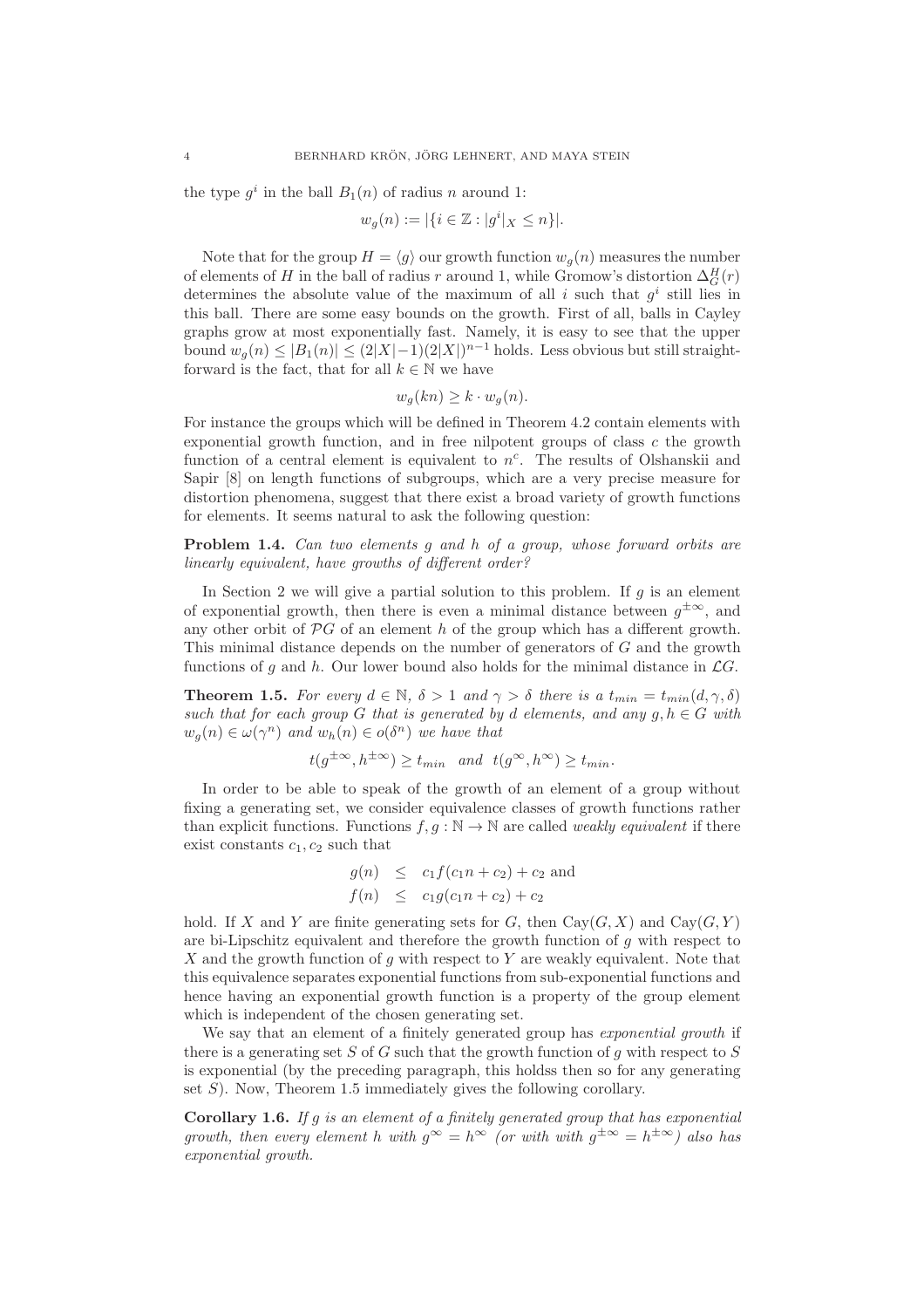Before we start let us fix some further notation. Throughout the paper  $G$  will be a group generated by a (usually finite) set  $X$ . The free monoid over the alphabet  $X^{\pm}$  will be denoted  $X^*$  and  $\ell$  is the length function on  $X^*$ . The assumption that X is a generating set of  $G$  implies the existence of a surjective monoid homomorphism  $\pi: X^* \to G$  and it is straightforward that for  $g, h \in G$  we have

$$
d(g, h) = \min\{\ell(w) : w \in X^*, \ \pi(x) = g^{-1}h\}.
$$

Using this fact, we mostly work with representing words for group elements. We will use the shorthand notation  $w_1 =_G w_2$  for  $\pi(w_1) = \pi(w_2)$  whereas  $w_1 = w_2$ means that the two words as elements of  $X^*$  are equal.

We assume that the reader is familiar with the concept of HNN-extensions and in particular with Britton's Lemma which most of our considerations concerning Part (b) of Theorem 1.2 rely on. Britton's Lemma can be used to derive a normal form for elements in HNN-extensions and gives a necessary condition for a word to represent the identity. The standard references for these results (and many other facts on HNN-extensions) are [7] and [10].

#### 2. Distortion phenomena

The present section is dedicated to the aforementioned distortion phenomena. We prove Theorem 1.5.

Proof of Theorem 1.5. We will only show the result for the elements of the projective boundary, that is, we show the existence of a number  $t_{min}$  such that for each group G that is generated by d elements, and any  $g, h \in G$  with  $w_g(n) \in \omega(\gamma^n)$ and  $w_h(n) \in o(\delta^n)$ , the inequality  $t(g^{\pm \infty}, h^{\pm \infty}) \ge t_{min}$  holds. The other part can be shown analogously.

We assume that  $t(g^{\pm \infty}, h^{\pm \infty}) < 1$ , since otherwise 1 is the desired bound.

Since  $w_g(n) \in \omega(\gamma^n)$  and  $w_h(n) \in o(\delta^n)$  there exist constants  $N_0, c_1, c_2$ , such that for all  $n > N_0$  it holds:

(1) 
$$
w_g(n) \ge c_1 \cdot \gamma^n \text{ and } w_h(n) \le c_2 \cdot \delta^n
$$

Let  $n > N_0$ , let  $\alpha \in \mathbb{R}$  s.t.  $1 > \alpha > t(g^{\pm \infty}, h^{\pm \infty})^2 = s(g^{\infty}, h^{\infty})$ .

By definition there exists a constant c such that for all  $i > 0$  there exists a  $j = j(i)$  such that

$$
g^i \in B_{\alpha d(1,h^j)+c}(h^j).
$$

If  $d(1, g^i) \leq n$  then by the triangle-inequality,

$$
d(1, h^{j}) \le d(1, g^{i}) + d(g^{i}h^{j}) \le n + \alpha d(1, h^{j}) + c
$$

and thus  $d(1, h^j) \leq \frac{n+c}{1-\alpha}$ .

Set  $I := \{i \in \mathbb{Z} : d(1, g^i) < n\}$ , and set  $J := \{j \in \mathbb{Z} : d(1, h^j) \le \frac{n+c}{1-\alpha}\}$ . Then for each  $i \in I$  we have  $i(j) \in J$ . By  $(1)$ ,  $|I| \geq c_1 \gamma^n$  and  $|J| \leq c_2 \delta^{\frac{n+c}{1-\alpha}}$ , and the latter is smaller than  $c_3\delta^{\frac{n^{\infty}}{1-\alpha}}$  for some constant  $c_3$ . Hence, by the pigeon-hole principle, there exists a  $j$ , such that

$$
|B_{\alpha d(1,h^j)+c}(h^j)| \geq \frac{c_1 \cdot \gamma^n}{c_3 \cdot \delta^{\frac{n}{1-\alpha}}} = \frac{c_1}{c_3} \left(\frac{\gamma}{\delta^{\frac{1}{1-\alpha}}}\right)^n.
$$

On the other hand  $|B_{\alpha d(1,h^j)+c}(h^j)|$  is bounded above by a power of the number of generators d, namely by

$$
|B_{\alpha d(1,h^j)+c}(h^j)| \le 2d \cdot (2d-1)^{\alpha d(1,h^j)+c-1}.
$$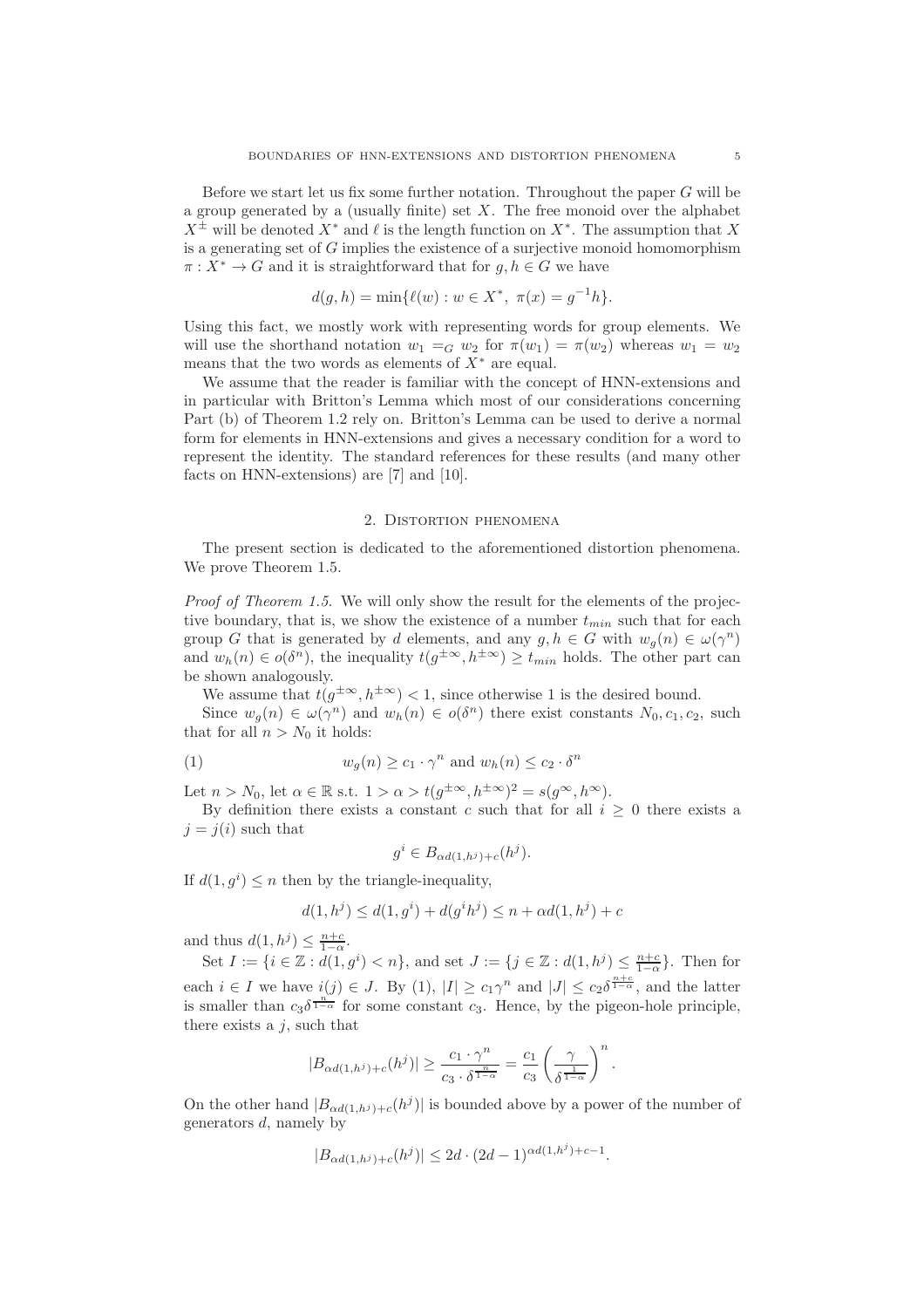We obtain the inequality

$$
\frac{c_1}{c_3} \left(\frac{\gamma}{\delta^{\frac{n}{1-\alpha}}}\right)^n \leq 2d \cdot (2d-1)^{\alpha d(1,h^j)+c-1}
$$
  

$$
\leq 2d \cdot (2d-1)^{\alpha \frac{n+c}{1-\alpha}+c-1}
$$
  

$$
= c_4 \cdot (2d-1)^{\frac{\alpha n}{1-\alpha}}
$$
  

$$
= c_4 \cdot ((2d-1)^{\frac{\alpha}{1-\alpha}})^n,
$$

for  $c_4 = 2d \cdot (2d-1)^{\frac{\alpha c}{1-\alpha}+c-1}$ . This has to be true for arbitrary large values of n, which is possible only if

$$
\frac{\gamma}{\delta^{\frac{1}{1-\alpha}}} \leq (2d-1)^{\frac{\alpha}{1-\alpha}}
$$
\n
$$
\Leftrightarrow \gamma^{1-\alpha} \leq (2d-1)^{\alpha} \cdot \delta
$$
\n
$$
\Leftrightarrow \ln \gamma - \alpha \cdot \ln \gamma \leq \alpha \cdot \ln (2d-1) + \ln \delta
$$
\n
$$
\Leftrightarrow \frac{\ln \gamma - \ln \delta}{\ln (2d-1) + \ln \gamma} \leq \alpha
$$
\n
$$
\Leftrightarrow \log_{(2d-1)\gamma} \frac{\gamma}{\delta} \leq \alpha.
$$

Note that  $\frac{\gamma}{\delta} < (2d-1)\gamma$  and therefore this lower bound is less than 1. We obtain the lower bound  $t(g^{\pm \infty}, h^{\pm \infty}) \geq \sqrt{\log_{(2d-1)\gamma} \frac{\gamma}{\delta}}$ . В последните последните и производство на применение и производство на применение и производство на применен<br>В последните последните последните последните последните последните последните последните последните последнит

The complete answer to Problem 1.4 remains open. In addition it might be an interesting project to completely understand the relationship between the usual distortion of cyclic subgroups and the growth of the generating element. It obviously happens that cyclic subgroups of different distortion yield elements of the same growth type but whether it can also be the other way around is an open question.

# 3. Forward- vs. backward-equivalence

In this section we will construct a group H that contains elements  $g_1$  and  $g_2$  for which  $g_1^{\infty} \sim g_2^{\infty}$  but  $g_1^{-\infty} \not\sim g_2^{-\infty}$ . The group H is an iterated HNN-extension of a cyclic group (generated by the element  $a$ ) with stable letters  $s, t, x$  given by the presentation

(2) 
$$
H = \langle a, s, t, x | t^{-1}at = a^2, s^{-1}as = a^2, x^{-1}sx = s^2 \rangle.
$$

Thus H is isomorphic to a free product with amalgamation  $H = H_1 *_{(a)} H_2$ where  $H_1$  is the Baumslag-Solitar group  $BS(1, 2) = \langle a, t | t^{-1}at = a^2 \rangle$  and  $H_2 =$  $\langle a, s, x | s^{-1} a s = a^2, x^{-1} s x = s^2 \rangle$  is an HNN-extension of  $BS(1, 2) = \langle a, s | s^{-1} a s = a \rangle$  $a^2$  with associated subgroups  $\langle s \rangle$  and  $\langle s^2 \rangle$ .

We use the group  $H$  to prove Theorem 1.1.

*Proof of Theorem 1.1.* We have to show that H contains elements  $q_1$  and  $q_2$  which are forward-equivalent but not backward-equivalent. We do this for  $g_1 := t$  and  $g_2 := at.$ 

First of all, we estimate the distance  $d_H(1, g_i^k)$  for  $k \in \mathbb{Z}$ . In all defining relations of presentation (2) the exponent sum of t is zero, hence any word representing  $t^k$ needs at least |k| times the letter  $t$  (or  $t^{-1}$  if  $k < 0$ ). So the word  $t^k$  is geodesic and

(3) 
$$
d(1, g_1^k) = |k|.
$$

The same argument yields that

(4) 
$$
|k| \le d(1, g_2^k) \le 2|k|,
$$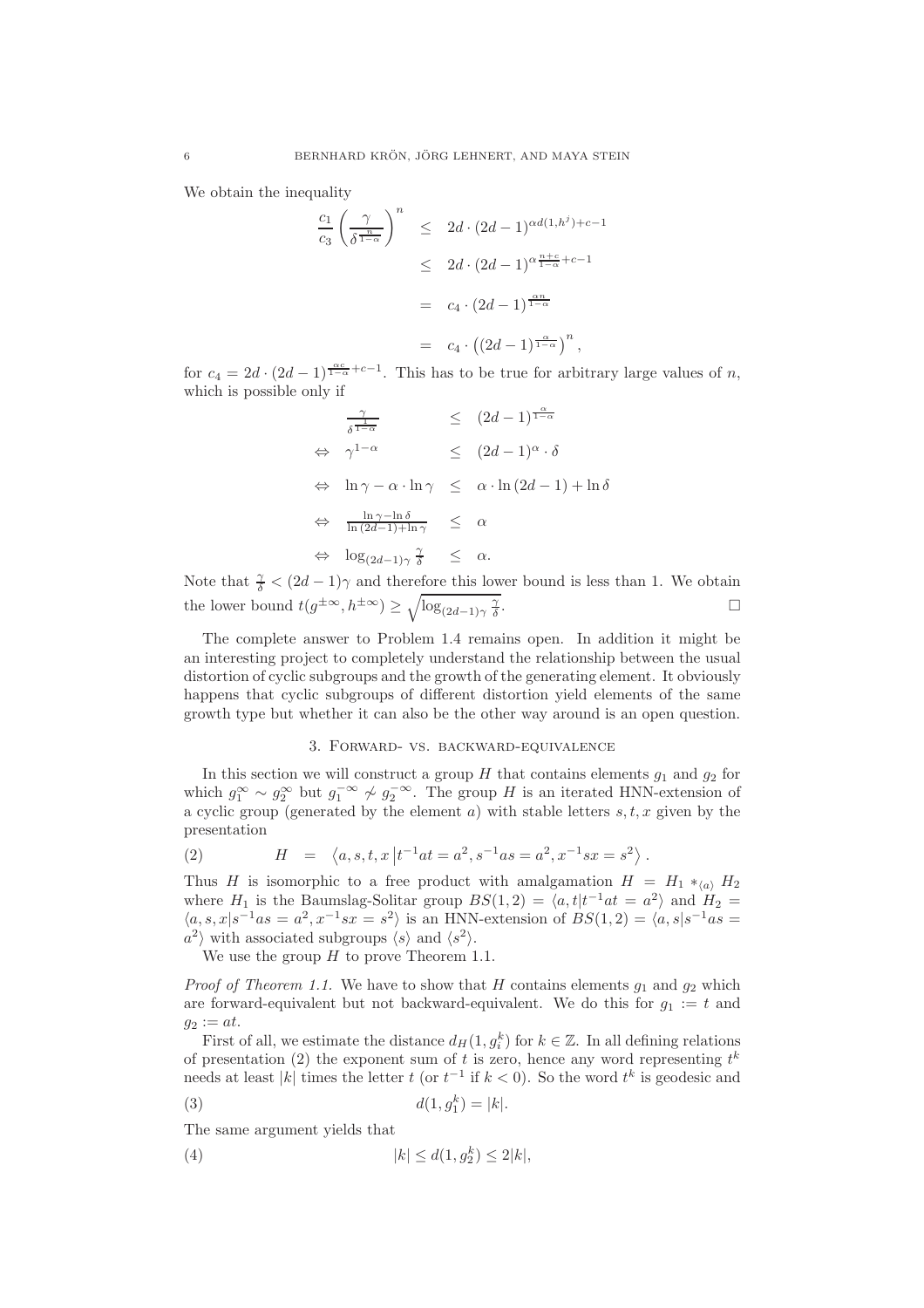which will be a sufficient approximation for our purpose.

Let  $k > 0$ . We can use the relation  $t^{-1}at = a^2$ , which is the same as  $at = ta^2$ , to see that

(5) 
$$
g_2^k = t^k a^{2^{k+1}-2}.
$$

By definition, the distance  $d_H(g_1^k, g_2^k)$  is the same as

(6) 
$$
d_H(1, g_1^{-k}g_2^k) = d_H(1, t^{-k}t^k a^{2^{k+1}-2}) = d_H(1, a^{2^{k+1}-2}).
$$

One easily checks that

(7) 
$$
a^{2^{k+1}-2} = s^{-(k+1)} a s^{k+1} a^{-2}.
$$

Hence to obtain an upper bound for  $d_H(1, g_1^{-k}g_2^k)$  we need to find a good upper bound for  $d_H(1, s^k)$ . Let  $k_m k_{m-1} \dots k_0$  be the binary code for k (that is,  $k_i \in$  $\{0,1\}$  and  $k_m = 1$ ). Then, because of the relation  $x^{-1}sx = s^2$ , it holds that  $(\prod_{i=0}^{m-1} s^{k_i} x^{-1}) s x^m = s^k$ . The fact that  $m = \lfloor \log_2 k \rfloor$  gives us the upper bound  $d_H(1, s^k) \leq 3 \cdot \lfloor \log_2 k \rfloor + 1$ . Thus by (6) and (7),

(8) 
$$
d_H(1, g_1^{-k}g_2^k) \le 6 \cdot \lfloor \log_2(k+1) \rfloor + 5.
$$

In order to show that  $d_{\mathcal{L}\mathcal{H}}^X(g_1^{\infty}, g_2^{\infty}) = 0$ , we now fix an  $\alpha > 0$  and show that  $d_{\mathcal{L}H}(g_1^{\infty}, g_2^{\infty}) \leq \alpha$ . To do so, by (4), it suffices to show that there exists a constant  $c = c(\alpha)$  such that for each k there exist  $k_1$  and  $k_2$  such that  $d_H(g_1^k, g_2^{k_1}) < \alpha \cdot k_1 + c$ and  $d_H(g_2^k, g_1^{k_2}) < \alpha \cdot k_2 + c$ . Choosing  $k_1 = k_2 = k$  and using (8), this breaks down to the statement that there exists a constant  $c = c(\alpha)$  such that

$$
6 \cdot \lfloor \log_2(k+1) \rfloor + 5 \le \alpha \cdot k + c,
$$

which is obviously true. This shows that  $g_1$  and  $g_2$  are forward-equivalent.

We shall now show that  $g_1$  and  $g_2$  are not backward-equivalent. In fact, we claim that  $d_{\mathcal{L}H}(g_1^{-\infty}, g_2^{-\infty}) = 1$ . For this, by (3), it suffices to show that for each  $c \in \mathbb{N}$ there exists an  $l' \in \mathbb{N}$  such that for all  $l \in \mathbb{N}$  the inequality

$$
d_H(g_2^{-l'}, g_1^{-l}) > 1 \cdot d(1, g_1^l) + c = \ell + c
$$

holds. Set  $l' := c + 2$ . By definition, and because of the relation  $t^{-1}a^{-1}t = a^{-2}$ , we have

$$
d_H(g_2^{-l'}, g_1^{-l}) = d_H(1, g_1^l g_2^{-l'}) = d_H(1, t^l a^{-(2^{l'+1}-2)} t^{-l'}),
$$

where for the last inequality we used (5).

Now,  $h = t^l a^{-(2^{l'+1}-2)} t^{-l'}$  is an element of the subgroup  $H_1$  and we can try to simplify it within the presentation of this group. Using  $2^{l'}-1$  times the relation  $t^{-1}a^{-1}t = a^{-2}$  we obtain that  $h = t^{l-1}a^{-2^{l'}+1}t^{-l'+1}$ . In this word the number of  $a^{-1}$ 's is odd and therefore the t's and  $t^{-1}$ 's cannot cancel out (moving a t from left to right through a power of a's halves this power). For this reason any word in  $H_1$ representing h has to contain at least  $(l-1) + (l'-1)$  times the letters t or  $t^{-1}$ .

The group H is a free product with amalgamation of  $H_1$  and  $H_2$  and because no power of t is contained in the cyclic subgroup generated by  $a$ . Also, any word in H representing h has to contain at least  $(l-1) + (l'-1)$  times the letters t or  $t^{-1}$ . So,

$$
d_H(g_1^{-l},g_2^{-l'})\geq (l-1)+(l'-1)>1\cdot l+c,
$$

as desired.  $\Box$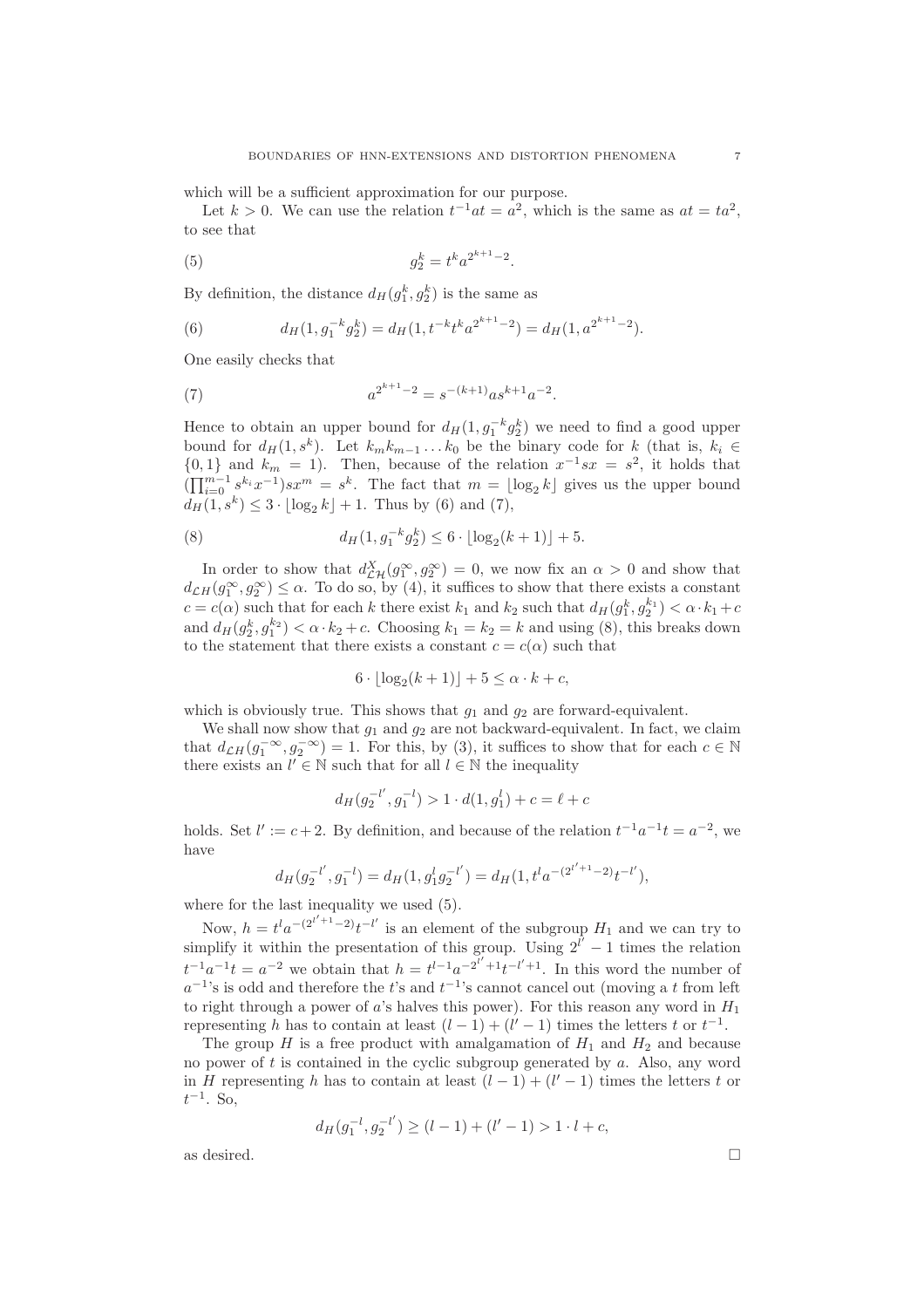# 4. THE DISTANCE BETWEEN  $g^{\infty}$  and  $g^{-\infty}$

The remainder of this paper is devoted to the proof of Theorem 1.2. We split it into two parts. First we show in Theorem 4.1 the easier lower bound, the distance between two elements  $g^{\infty}$  and  $g^{-\infty} = (g^{-1})^{\infty}$  of the linear boundary of a finitely generated group  $G$ . The more difficult part of Theorem 1.2 is obtained from Theorem 4.2, which shows that there are examples of groups with elements  $g$  where the distance between  $g^{\infty}$  and  $g^{-\infty}$  is strictly smaller than 1. The proof of Theorem 4.2 will continue in Sections 5 and 6.

But let us first show the easier bound:

Theorem 4.1. Let g be an element of a finitely generated group of infinite order. Then  $t(g^{\infty}, g^{-\infty}) \geq 1/\sqrt{2}$ .

Proof. Any ball in a group with respect to a finite generating set is finite. Hence

(9) 
$$
\lim_{i \to \infty} d(1, g^i) = \infty.
$$

Suppose  $\alpha \in \mathbb{R}$  is such that  $s(g^{\infty}, g^{-\infty}) < \alpha$ . Then there is a  $c \in \mathbb{N}$  such that for each *i* there exists an  $m(i) \in \mathbb{N}$  with

$$
d(g^{-i}, g^{m(i)}) \leq \alpha \cdot d(1, g^{m(i)}) + c
$$
  
 
$$
\leq \alpha \cdot \left( d(1, g^{-i}) + d(g^{-i}, g^{m(i)}) \right) + c,
$$

using the triangle-inequality. By (9), there is an increasing sequence  $(i_n)_{n\geq 1}$  such that

(10) 
$$
d(1, g^k) > d(1, g^{i_n})
$$

for all  $k > i_n$ . Thus

$$
\alpha \ge \frac{d(g^{-i_n}, g^{m(i_n)}) - c}{d(1, g^{-i_n}) + d(g^{-i_n}, g^{m(i_n)})}
$$

$$
= \frac{d(1, g^{i_n+m(i_n)}) - c}{d(1, g^{i_n}) + d(1, g^{i_n+m(i_n)})}
$$

$$
\ge \frac{d(1, g^{i_n+m(i_n)}) - c}{2 \cdot d(1, g^{i_n+m(i_n)})}
$$

$$
= \frac{1}{2}(1 - \frac{c}{d(1, g^{i+m(i_n)})}).
$$

Since this inequality is valid for all  $i_n$ ,  $n \in \mathbb{N}$ , and because of (9), we obtain that  $\alpha \geq 1/2$ . As  $\alpha$  may be chosen arbitrarily close to  $s(g^{\infty}, g^{-\infty})$ , this implies that  $s(g^{\infty}, g^{-\infty}) > 1/2$  and thus,  $t(g^{\infty}, g^{-\infty}) > 1/\sqrt{2}$ .  $s(g^{\infty}, g^{-\infty}) \ge 1/2$ , and thus,  $t(g^{\infty}, g^{-\infty}) \ge 1/\sqrt{2}$  $\overline{2}$ .

We now turn to the proof of the second part of Theorem 1.2. This proof is rather tedious and will span over the remainder of this section and the following two sections.

**Theorem 4.2.** Let  $p \geq 20$ . In the group  $G_p = \langle a, t | t^{-1} a^{-1} t a t^{-1} a t = a^p \rangle$  it holds that  $t(a^{\infty}, a^{-\infty}) \leq \sqrt{12/17}$ .

**Remark 4.3.** The group  $G_p$  from Theorem 4.2 has a perhaps more natural description: Consider the Baumslag-Solitar group  $BS(1, p) = \langle a, x | x^{-1} a x = a^p \rangle$  and build the HNN-extension with associated subgroups  $\langle a \rangle$  and  $\langle x \rangle$ . The resulting group is isomorphic to  $G_p$ . Furthermore, if we replace the p in the presentation by the number 2 we obtain what is called the Baumslag-Gersten group  $G_2$ . This group was constructed by Gersten [4] (see also [9]) as an example of a group with Dehn function  $\sim$  <sup>n</sup>2.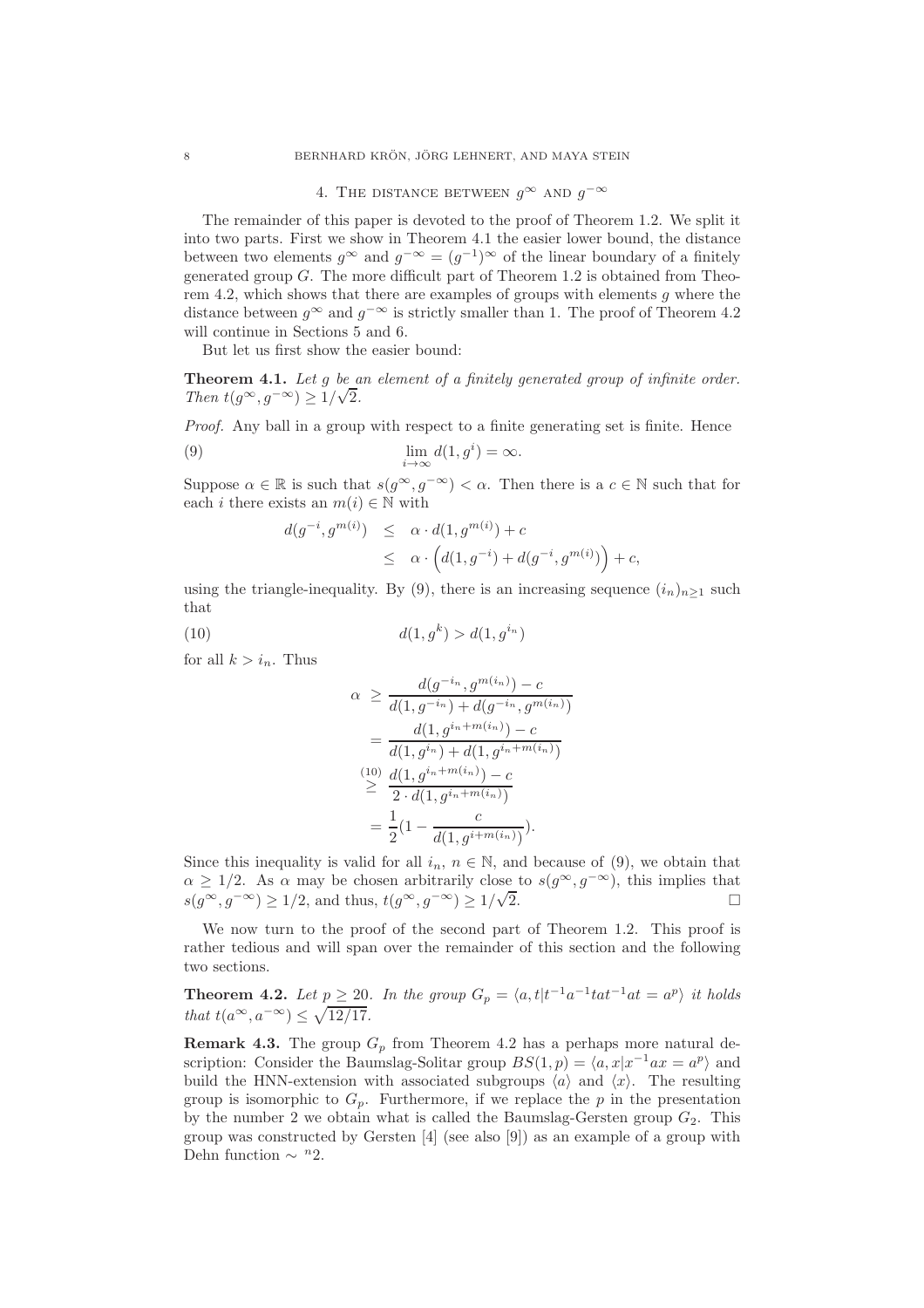**Remark 4.4.** From now on we consider  $p \geq 20$  to be a fixed number. We chose a lower bound of 20 for the sake of brevity of the arguments. However, this is not the best possible bound for p. As a matter of fact we believe the theorem to hold for all  $p > 2$ .

We already remarked that the remainder of this section and the following two sections are devoted to the somewhat lengthy proof of Theorem 4.2. The main aim of rest of the present section is to introduce certain short geodesic words  $w_k$  of  $G_p$ , which represent large powers of a. The words  $w_k$  will later be used to show that  $t(a^{\infty}, a^{-\infty})$  is bounded from above by  $\sqrt{12/17}$ .

For the sake of simplicity, let us shift our attention for a moment from  $G_p$  to the infinitely generated group  $G'$  which shall be defined next. First, set

$$
G_i^k := \langle a_i, \dots, a_k \mid a_j^{-1} a_{j-1} a_j = a_{j-1}^p, j = i+1, i+2, \dots, k \rangle
$$
  
\n
$$
G_i^{\infty} := \langle a_i, a_{i+1} \dots \mid a_j^{-1} a_{j-1} a_j = a_{j-1}^p, j = i+1, i+2, \dots \rangle,
$$

and set  $G' := G_0^{\infty}$ . Then  $G_i^k = \langle A_i^k \rangle_{G'}$  and  $G_i^{\infty} = \langle A_i \rangle_{G'}$  where

$$
A_i^k := \{a_i, \dots, a_k\} \text{ and } A_i^{\infty} := \bigcup_{k > i} A_i^k.
$$

Using the isomorphism  $\varphi(a_i) = a_{i+i}$  we see that

(11) 
$$
G_i^{\infty} \cong G' \text{ and } G_j^k \cong G_{j+i}^{k+i} \text{ for all } i, j, k \in \mathbb{N}.
$$

We shall now embed  $G'$  in  $G_p$ . By (11), the subgroup generated by the elements  ${a_i, a_{i+1}, a_{i+2} \ldots}$  is isomorphic to  $G'$ . Therefore we can construct the ascending HNN-extension G associated to  $\varphi$ . Then

$$
G = \langle t, a_i (i = 0, 1, 2 \ldots) \mid a_{i+1}^{-1} a_i a_{i+1} = a_i^p, t^{-1} a_i t = a_{i+1} \rangle.
$$

Substituting  $a_0$  by a and applying Tietze-transformations we obtain the presentation from Theorem 4.2:

$$
G = G_p = \langle a, t \mid t^{-1}a^{-1}tat^{-1}at = a^p \rangle.
$$

So G is in fact a one-relator group on two generators. Even if the elements  $a_i$  do no longer belong to our set of generators, we will still use the notation  $a_i$  for the element  $t^{-i}at^i$ . In order to prove Theorem 4.2 we are only interested in distances between powers of  $a$ , hence elements of the subgroup  $G'$ . Such words have to contain the same number of letters t and  $t^{-1}$ . Moreover, they can be written entirely in letters  $a_i$  using the following rewriting process:

Let v be a word in  $\{a^{\pm}, t^{\pm}\}^*$  as above. We replace every a by the letter  $a_i$ and every  $a^{-1}$  by  $a_i^{-1}$ , where i is the difference of the number of  $t^{-1}$ 's and the number of t's ahead of this a or  $a^{-1}$ , respectively. Afterwards we delete all letters  $t^{\pm}$  to obtain the word  $v' \in \{a_i^{\pm}\}_{i\in\mathbb{N}}^*$ . For example  $v = t^{-2}at^4a^2t^{-3}a^{-5}ta$  becomes  $v' = a_2(a_{-2})^2(a_1)^5 a_0.$ 

If the word  $v$  is (freely) reduced, we can recover it out of  $v'$  just by replacing  $a_i$  by  $t^{-i}at^i$  and  $a_i^{-1}$  by  $t^{-i}a^{-1}t^i$ , respectively, and freely reducing the result then. This defines a bijection  $\psi$  between the reduced words in  $\{a_i^{\pm}\}_{i\in\mathbb{N}}$  and the reduced words in  $\{a^{\pm}, t^{\pm}\}^*$  that have the same number of letters t and  $t^{-1}$ .

We proceed to defining the words  $w_k$  which shall be used as 'shortcuts' to go from large negative powers to large postive powers of  $a$  in the proof of Theorem 4.2. Our definition of the  $w_k$  will rely on the words  $w'_k$  in  $G'$  representing large powers of  $a_0$  which we define first.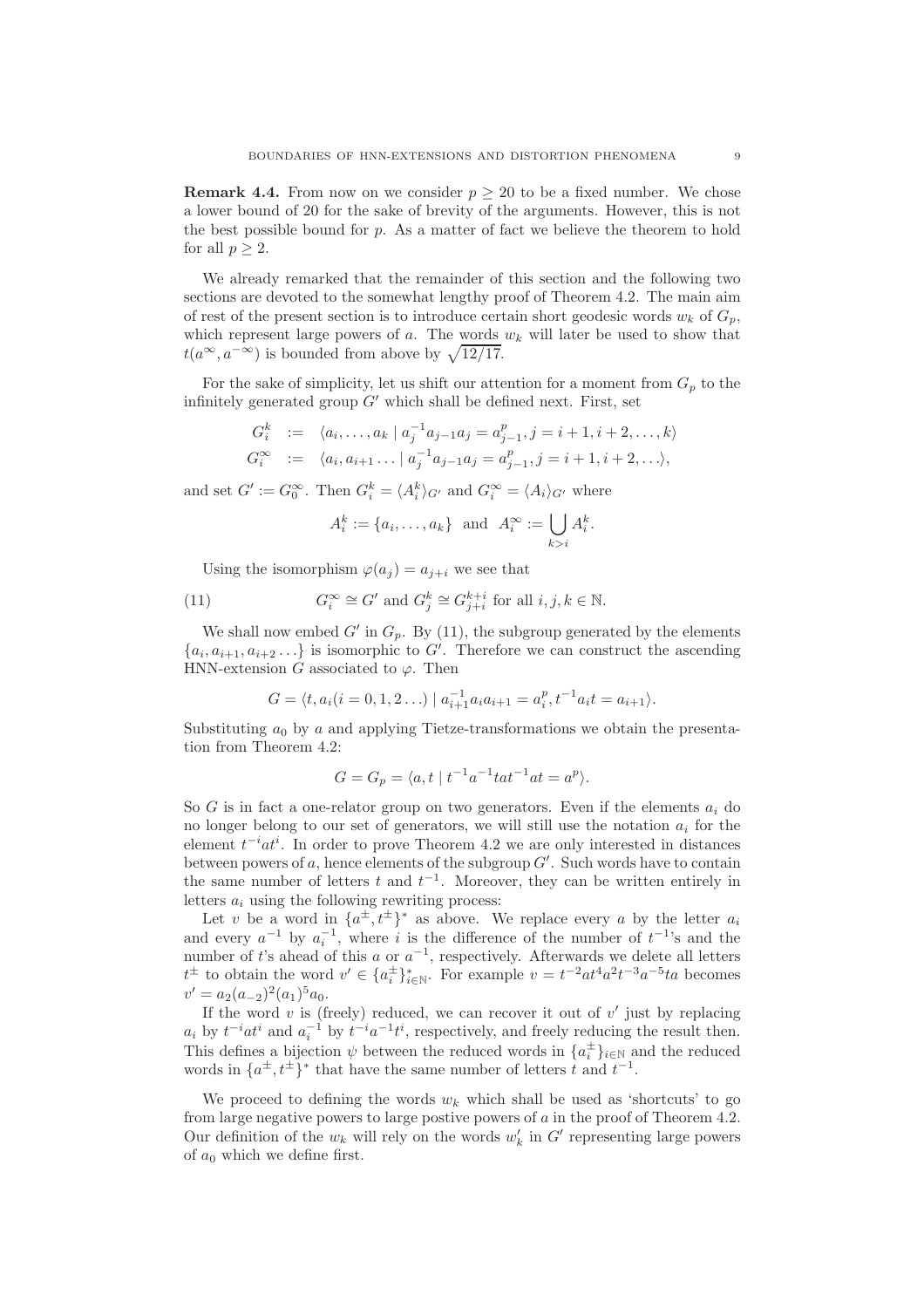For this, first note that

$$
a_{i+1}^{-k} a_i a_{i+1}^k =_{G'} a_{i+1}^{-(k-1)} a_i^p a_{i+1}^{k-1}
$$
  
\n
$$
=_{G'} (a_{i+1}^{-(k-1)} a_i a_{i+1}^{k-1})^p
$$
  
\n
$$
=_{G'} ((a_{i+1}^{-(k-2)} a_i a_{i+1}^{k-2})^p)^p
$$
  
\n
$$
=_{G'} (a_{i+1}^{-(k-2)} a_i a_{i+1}^{k-2})^{p^2}
$$
  
\n
$$
=_{G'} a_i^{p^k}.
$$

Now set  $w'_0 = a_0$  and obtain the word  $w'_i$  by conjugating all letters  $a_{i-1}$  in the word  $w'_{i-1}$  with  $a_i$ . Let <sup>n</sup>p denote the tower of length n of pth powers (often called tetration of p by n), e.g.  ${}^3p = p^{p^p}$ . (Note that by convention  $a^{b^c} = a^{(b^c)}$ , not  $(a^b)^c$ .) Set

$$
w'_0 := a_0
$$
  
\n
$$
w'_1 := a_1^{-1}a_0a_1
$$
  
\n
$$
= G' a_0^p
$$
  
\n
$$
w'_2 := (a_2^{-1}a_1^{-1}a_2) a_0 (a_2^{-1}a_1a_2)
$$
  
\n
$$
= G' a_1^{-p}a_0a_1^p
$$
  
\n
$$
= G' a_0^{-p}
$$
  
\n
$$
w'_3 := (a_3^{-1}a_2^{-1}a_3) a_1^{-1} (a_3^{-1}a_2a_3) a_0 (a_3^{-1}a_2^{-1}a_3) a_1 (a_3^{-1}a_2a_3)
$$
  
\n
$$
= G' (a_2^{-p}a_1^{-1}a_2^p) a_0 (a_2^{-p}a_1a_2^p)
$$
  
\n
$$
= G' a_1^{-p} a_0 a_1^{2p}
$$
  
\n
$$
= G' a_0^{-3p}
$$
  
\n
$$
\vdots
$$
  
\n
$$
w'_n := ... = G' a_0^{-p}.
$$

Notice that the word  $w'_k$  only consists of  $2^{k+1} - 1$  letters.

Finally, let  $w_i := \psi(w'_i)$ . Then:

$$
w_0 = a
$$
  
\n
$$
w_1 = t^{-1}a^{-1}tat^{-1}at
$$
  
\n
$$
w_2 = t^{-2}a^{-1}t \sqrt{t^{-1}} \sqrt{t^{-1}t^{-1}t^{-1}} \sqrt{t^{-1}t^{-1}} \sqrt{t^{-2}t^{-1}} \sqrt{t^{-2}t^{-1}} \sqrt{t^{-1}t^{-1}} \sqrt{t^{-1}t^{-1}}
$$
  
\n
$$
= t^{-1}w_1^{-1}t \sqrt{t^{-1}w_1t}
$$
  
\n
$$
\vdots \qquad \vdots
$$

There is a nice recursion formula for  $w_i$ :

$$
w_{i+1} = t^{-1} w_i^{-1} t \ a \ t^{-1} w_i t.
$$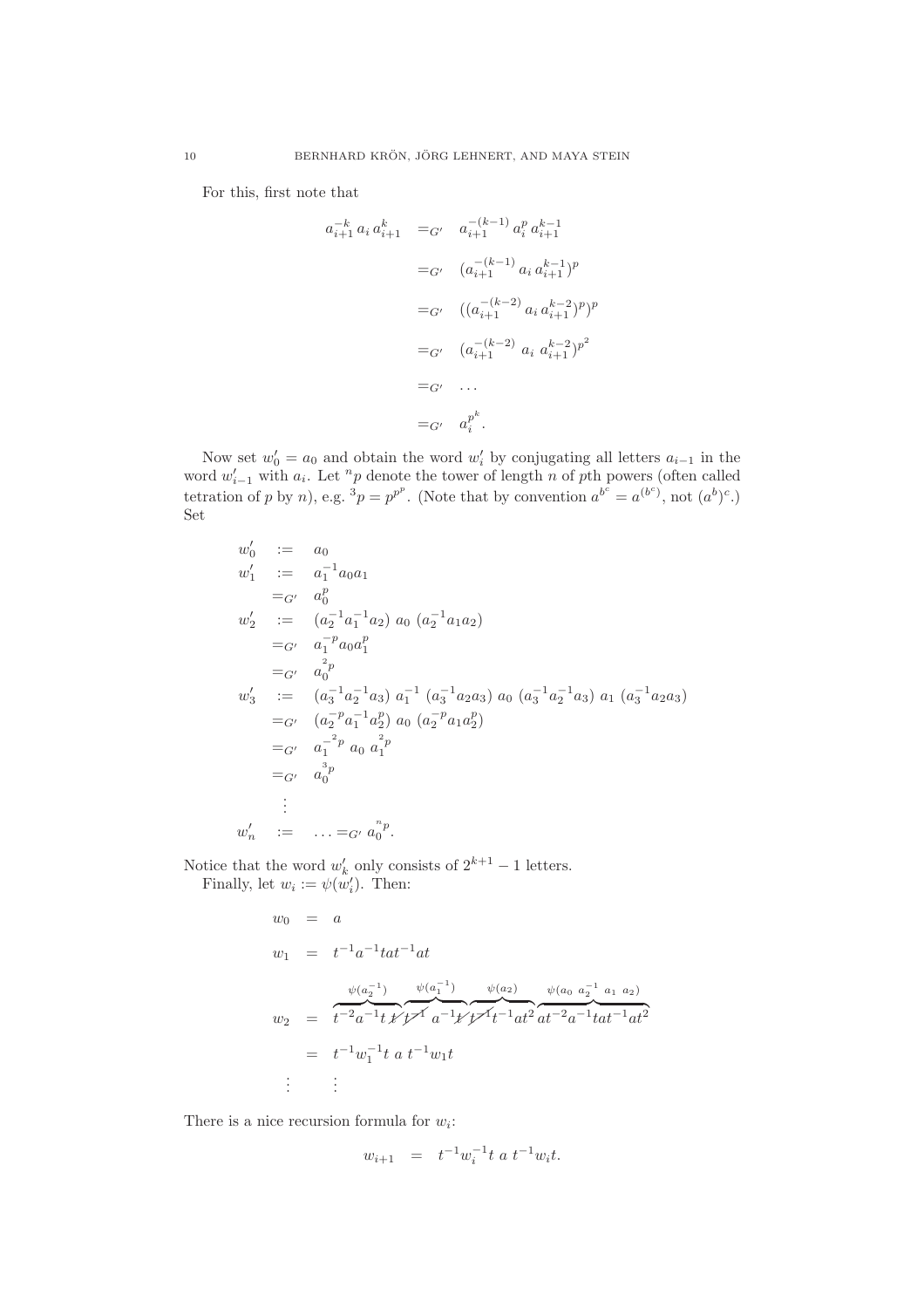This implies that the length of  $w_k$  is given by the recursion formula  $l(w_{i+1}) =$  $2 \cdot l(w_i) + 5$  and therefore

(12) 
$$
l(w_k) = 3 \cdot 2^{k+1} - 5.
$$

Our proof of Theorem 4.2 will follow from the next two lemmas.

**Lemma 4.5.** The words  $w_k$  are geodesic.

Lemma 4.5 will be proved in Section 5.

The second key ingredient in the proof of Theorem 4.2 is Lemma 4.6, to be stated next, and to be proved in Section 6. We employ the well-known Kronecker delta  $\delta_{m,n}$ , which, here for numbers  $n, m \in \mathbb{Z}[\frac{1}{2}]$ , takes the value 1 if  $m = n$ , and 0 otherwise.

**Lemma 4.6.** Let  $k \in \mathbb{N}$ ,  $n \in \mathbb{Z}$  such that  $d(1, a^n) =: d_n < 3 \cdot 2^{k+1} - 5$ . Then

$$
d(1, a^{k}p^{-n}) \ge 3 \cdot 2^{k+1} - 5 + \min\{d_n, 3 \cdot 2^k - 5\} - (1 - \delta_{k,1})\min\{d_n, 2^{k-1}\}.
$$

Furthermore, if  $k \geq 2$  and no geodesic word representing  $a^n$  contains a letter t (which is easily seen to be equivalent to  $|n| < \frac{p+7}{2}$ ), then

$$
d(1, a^{k p - n}) \ge 3 \cdot 2^{k+1} - 5 + d_n - \delta_{|n|, \frac{p+6}{2}}.
$$

Postponing the proofs of Lemma 4.5 and Lemma 4.6 to the next two sections we first show how they imply Theorem 4.2:

*Proof of Theorem 4.2.* Observe that it suffices to show that for all  $\alpha > 12/17$  there is a c such that the elements  $a^{-n}$  are contained in the  $(\alpha, c)$ -cones of  $a^{\infty}$ . Then by symmetry, the reciprocal is true as well, showing that the distance between  $a^{\infty}$  and  $a^{-\infty}$  is at most  $\sqrt{12/17}$ . Let  $\alpha > 12/17$  and set  $c := 5$ .

Let  $n > 0$ . Now, let  $k = k(n)$  be the unique positive integer such that

$$
3 \cdot 2^{k+1} - 5 > d(1, a^n) \ge 3 \cdot 2^k - 5.
$$

We define  $h = h(n) := {}^{k}p - n$ . Hence, by Lemma 4.5 and by (12),

(13) 
$$
d(a^{-n}, a^h) = d(1, a^{kp}) = 3 \cdot 2^{k+1} - 5.
$$

Using Lemma 4.6 we obtain

$$
d(1, a^h) > 3 \cdot (2^{k+1} + 2^k) - 2^{k-1}.
$$

By (13) this shows that

$$
d(a^{-n}, a^h) = 3 \cdot 2^{k+1} - 5
$$
  
= 12/17 \cdot (3 \cdot (2^{k+1} + 2^k) - 2^{k-1}) - 60/17  
<  $\alpha \cdot (3 \cdot (2^{k+1} + 2^k) - 2^{k-1}) + c$   
<  $\leq \alpha d(1, a^h) + c$ ,

and thus  $a^{-n}$  lies in the  $(\alpha, c)$ –cone around a.

# 5. The words  $w'_k$  and  $w_k$  are geodesic

The main aim of this section is to prove Lemma 4.5, namely that the words  $w_k$ are geodesic in G. This will be obtained by a series of results on the groups  $G_i^k$  and  $G_i^{\infty}$ . A bit outside our way towards Lemma 4.5, we will also sketch a proof for the fact that the words  $w'_k$  are geodesic in  $G'$  (Lemma 5.5).

The other important results of this section will be Lemmas 5.6 and 5.7 which are used in the proof of our main theorem, Theorem 4.2.

We start by showing a number of rather easy lemmas.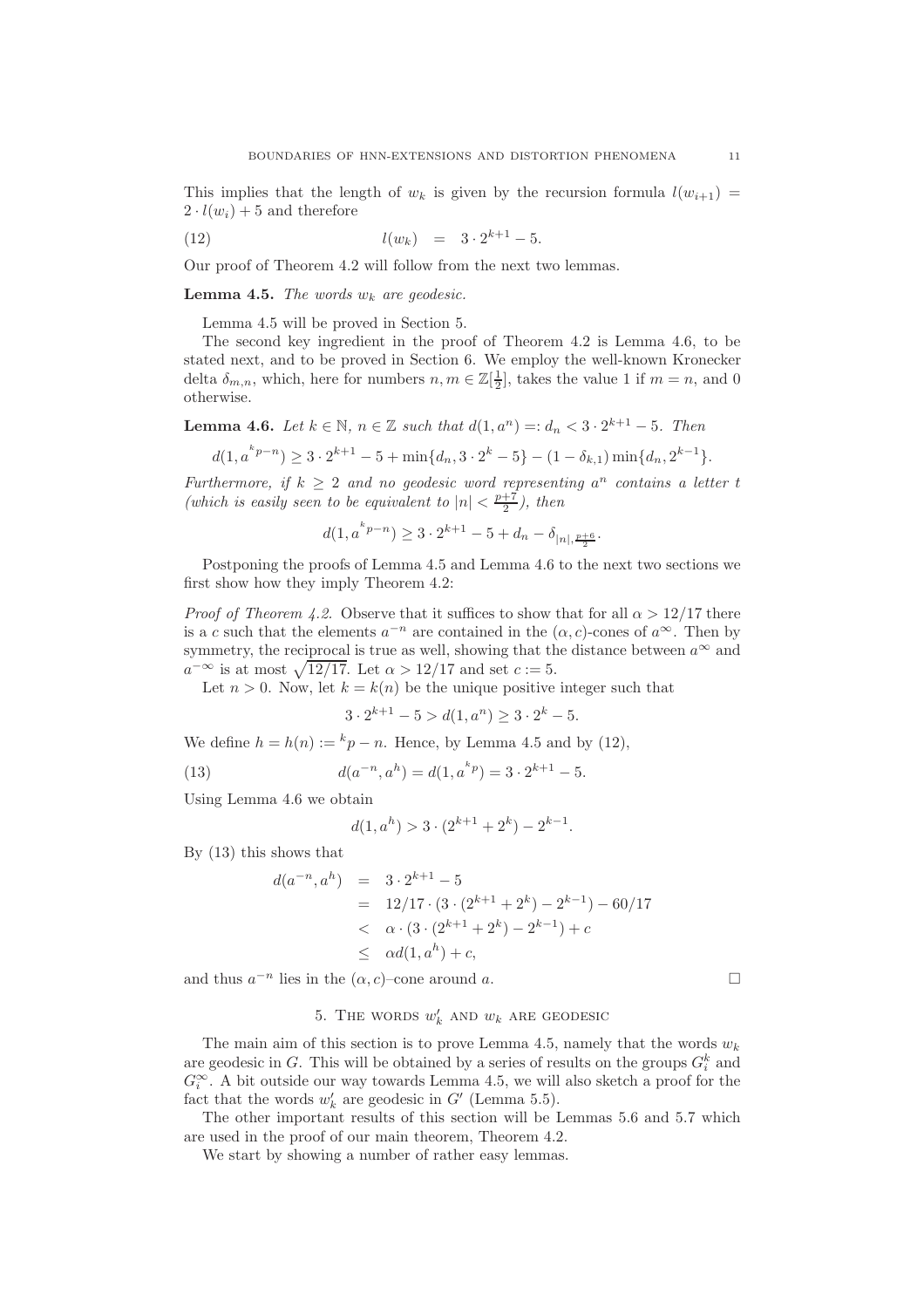**Lemma 5.1.** Let  $k > i$  and let w be a reduced word in  $G_i^k$  with  $w =_{G_i^k} a_i^n$ . Then there are words  $v_{\alpha}$ ,  $\alpha = 1, \ldots n$ , in  $G_i^k$  such that

(a)  $w = a_i^{\ell_0} v_1 a_i^{\ell_1} v_2 a_i^{\ell_2} \dots v_n$ , (b)  $v_{\alpha} =_{G_i^k} a_{i+1}^{\beta_{\alpha}}$  for some  $\beta_{\alpha} \in \mathbb{Z}$ , and (c)  $\prod_{\alpha=1}^{n} v_{\alpha} =_{G_i^k} 1$ .

*Proof.* For fixed i, we use induction on k. For  $k = i + 1$  the group  $G_i^k$  is the Baumslag-Solitar group  $BS(1, p)$  for which the above statement is well-known.

So suppose  $k > i + 1$ , and assume the statement true for  $k - 1$ . The group  $G_i^k$  is an HNN-extension of  $G_i^{k-1}$  with associated subgroups  $\langle a_{k-1} \rangle$  and  $\langle a_{k-1}^p \rangle$  and stable letter  $a_k$ . As  $wa_i^{-n} =_{G_k^k} 1$ , Britton's lemma implies that w contains  $a_k^{-1} a_{k-1}^{\ell} a_k$  or  $a_k a_{k-1}^{p\ell} a_k^{-1}$  as a subword. Replacing such a subword by  $a_{k-1}^{p\ell}$  or  $a_{k-1}^{\ell}$ , respectively, we obtain a word with less occurrences of  $a_k$  which represents  $a_i^n$ . Repeating this procedure several times, if necessary, we arrive at a word  $w' \in (A_i^{k-1})^*$  still representing  $a_i^n$ . By the induction hypothesis, w' has the form  $a_i^{\ell_0}v_1a_i^{\ell_1}v_2a_i^{\ell_2}\ldots v_n$ with  $v_{\alpha} =_{G_i^{k-1}} a_i^{\beta_{\alpha}}$ . Since all replacements have been made inside the words  $v_{\alpha}$ , w also has the desired form. The statement follows.  $\square$ 

**Lemma 5.2.** Let  $i \in \mathbb{N}$ . Any geodesic word in G' representing an element of  $G_i^i$  is an element of  $(A_i^{\infty})^*$ .

*Proof.* By (11), it is sufficient to show that for fixed  $i \in \mathbb{N}$ , the letter  $a_0$  and its inverse  $a_0^{-1}$  are not contained in any geodesic word representing an element of  $\langle a_i \rangle$ . Let  $v = G'$   $a_i^l$  be a geodesic word in G' containing  $a_0$  or  $a_0^{-1}$  and set  $\hat{G} := G'/\langle\langle a_0 \rangle\rangle$ . The word v' which is obtained from v by deleting all occurrences of  $a_0$  and of  $a_0^{-1}$  in v and the word  $a_i^l$  represent the same element in  $\hat{G}$ . Therefore  $w := v' \circ a_i^{-l} \in \langle \langle a_0 \rangle \rangle$ .

Now, w does not contain the letter  $a_0^{\pm}$  (as v' and  $a_i^{-\ell}$  do not) and due to the fact that the only relation involving the letter  $a_0^{\pm}$  is  $a_1^{-1}a_0a_1 = a_0^p$ , this implies that  $w = 1$  and  $v' =_{G'} a_i^l$ . This contradicts our assumption that v is geodesic.  $\square$ 

**Corollary 5.3.** The subgroups  $G_i^{\infty}$  are undistorted in  $G'$ . That is, for the generators considered above, the distances of elements of  $G_i^{\infty}$  is the same in  $G_i^{\infty}$  as in  $G^{\prime}$ .

*Proof.* Since subwords of geodesic are geodesic, any geodesic word in  $(A_0)^*$  representing an element of  $G_i^{\infty}$  can be divided in geodesic subwords each representing elements of  $G_j^j$  for some  $j \geq i$ . Because of Lemma 5.2, none of these subwords can contain a letter of  $A_0^{i-1}$ . Therefore  $w \in (A_i^{\infty})^*$ .

**Lemma 5.4.** Let  $k \geq i \geq 0$ . Any geodesic word in G' containing the letter  $a_k^{\pm}$  and representing an element of  $\langle a_{k-i} \rangle$  has at least length  $2^{i+1} - 1$ .

*Proof.* Let v be a geodesic word representing an element of  $\langle a_{k-i} \rangle$  and we may assume  $k = \max\{j : a_j \pm \text{ is contained in } v\}.$  We prove the statement by induction on *i*. Let  $i = 0$ . A word containing  $a_k^{\pm}$  has at least length  $1 = 2^{0+1} - 1$ . Now assume the statement to be true for  $i = n - 1$ .

Let v be a geodesic word representing  $a_{k-n}^{\ell}$  and containing the letter  $a_k \pm$ . According to Lemma 5.1,  $v = v_1 a_{k-n}^{\ell_1} v_2 \dots a_{k-n}^{\ell_m} v_{m+1}$  where each  $v_\alpha =_{G'} a_{k-n+1}^{\beta_\alpha}$  for some  $\beta_{\alpha}$  and the product  $v_1v_2...v_{m+1} = 1$ . Since v contains a letter  $a_k^{\pm}$ , there exists an  $\alpha$ , such that  $v_{\alpha}$  contains  $a_k^{\pm}$ . Since  $v_{\alpha}$  is geodesic, it has by induction hypothesis length at least  $2^n - 1$ . Since  $v' = (\prod_{\gamma=\alpha+1}^m v_\gamma)(\prod_{\gamma=1}^{\alpha-1} v_\gamma)$  is a word representing  $v_\alpha^{-1}$  this word cannot be shorter than the geodesic word  $v_\alpha$  and also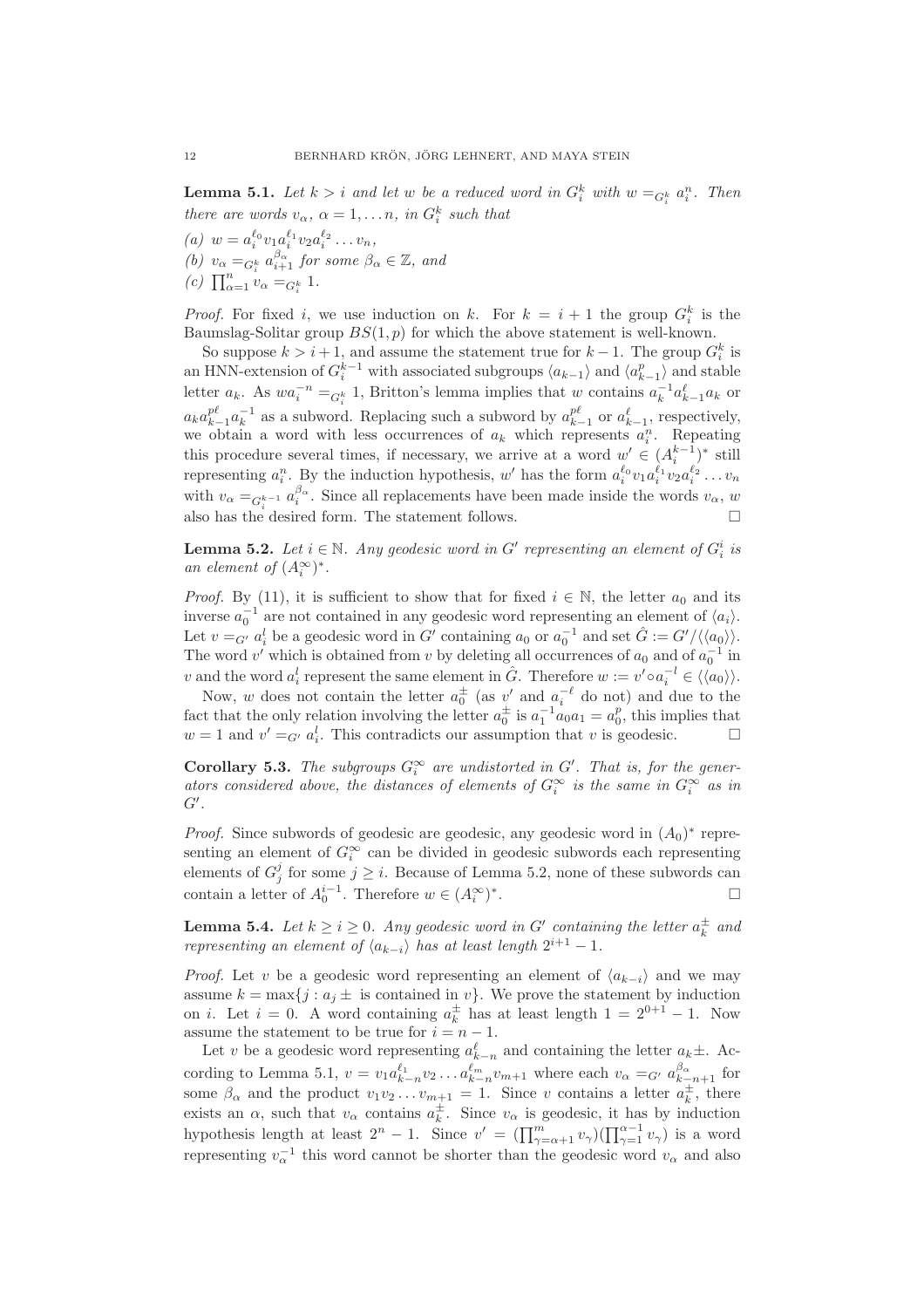contains at least  $2^{n} - 1$  letters. All in all, since v contains at least 1 letter  $a_{k-n}$  we obtain that the length of v is at least  $2 \cdot (2^{n} - 1) + 1 = 2^{n+1} - 1$ obtain that the length of v is at least  $2 \cdot (2^{n} - 1) + 1 = 2^{n+1} - 1$ .

In particular the last lemma shows that there exist no geodesic word containing  $a_k^{\pm}$  and representing an element of  $\langle a_0 \rangle$ , which is shorter than  $w'_k$ . And in fact the following lemma, which will not be needed in the course of this paper, holds:

**Lemma 5.5.** The word  $w'_k$  is a geodesic word in  $G'$ .

*Proof.* The word  $w'_k$  represents the element  $a_0^{k_p}$  and has length  $2^{k+1} - 1$ . So, by Lemma 5.4 for  $i = \kappa$  we only have to show that every geodesic word representing  $a_0^{k_p}$  has to contain the letter  $a_k$ . This can again be done by induction on k. The statement is obviously true for  $k = 0$ . Because we won't need this statement later on, we leave the proof of the induction step, which can be done following the lines of the proof to Lemma 5.7, to the reader.  $\Box$ 

In contrast to the situation in G' the product  $w_i w_j$  for  $i \neq j$  won't be freely reduced. Nevertheless in the group G the analogue of Lemma 5.4 also holds.

**Lemma 5.6.** Let  $k \geq 0$ . Let w be a geodesic word representing a non-trivial element of  $\langle a_0 \rangle$  such that  $w' = \psi^{-1}(w)$  contains the letter  $a_k^{\pm}$ . The length of w is at least  $3 \cdot 2^{k+1} - 5$ .

If in addition  $\ell(w) = 3 \cdot 2^{k+1} - 5$ , then  $w =_G a^{\pm {k \choose p}}$ .

*Proof.* Without loss of generality we may assume that  $k = \max\{j : a_j^{\pm} \text{ is contained in } w'\}.$ We prove the statement by induction on k. For  $k = 0$  the statement is trivial.

For  $k > 0$ , Lemma 5.1 yields that  $w' = v'_0 a_1^{\ell_1} v'_1 \dots a_0^{\ell_m} v'_m a_0^{\ell_m}$  where each  $v'_\alpha =_{G'}$  $a_1^{\beta_\alpha}$  for some  $\beta_\alpha$  and the product  $v'_0v'_1 \dots v'_m = 1$ . It is easy to check that since w is reduced, the  $v'_{\alpha}$  do not contain any letters  $a_0$ . Then

 $w = a^{\ell_0} t^{-1} v_1 t a^{\ell_1} t^{-1} v_2 t a^{\ell_2} \dots a^{\ell_{m-1}} t^{-1} v_m t a^{\ell_m}$ 

where each  $v_{\alpha} =_{G_p} a_0^{-\beta_{\alpha}}$  and the product  $v_0v_1 \ldots v_m = 1$  (note that this is the same as saying that  $\sum \beta_{\alpha} = 0$ ).

Since w' contains a letter  $a_k \pm$ , there exists an  $\alpha^*$ , such that  $v'_{\alpha^*}$  contains  $a_{k-1}^{\pm}$ . As a subword of w, the word  $v_{\alpha^*}$  is geodesic, it has by induction hypothesis length at least  $3 \cdot 2^k - 5$ . Because  $v_1v_2 \ldots v_m = 1$  the product of the other  $v_\alpha$  also has length at least  $3 \cdot 2^k - 5$ , and furthermore, we have at least four t's and an  $a^{\ell_{\alpha}}$ , the bound follows.

For the second assertion of the lemma, we again apply induction. The base case is trivial. If  $\ell(w) = 3 \cdot 2^{k+1} - 5$  then  $v_{\alpha^*}$  has length  $3 \cdot 2^k - 5$  and so has  $\Pi_{\alpha \neq \alpha^*} v_{\alpha} = v_2$ . Thus  $v_1 =_G v_2 =_G a^{\pm^{k-1}p}$ . So w contains exactly 4 letters t. Hence  $w = t^{-1}v_1ta^{\pm}t^{-1}v_1^{-1}t$ , which implies  $w = G a^{\pm k}p$ . — Первый процесс в серверності процесс в серверності процесс в серверності процесс в серверності процесс в с<br>Процесс в серверності процесс в серверності процесс в серверності процесс в серверності процесс в серверності

Furthermore we can bound the power of a which is represented by a word of given length avoiding high powers of t.

**Lemma 5.7.** Let  $k \geq 1$ . Let v be a word of length less than  $L \cdot 2^{k-1}$  in G representing an element  $a^n$  for some  $n \in \mathbb{Z}$  such that  $\psi^{-1}(v)$  does not contain the letter  $a_k^{\pm}$ . Then

$$
|n| < {p^{p}}^{\cdot^{\cdot^{\cdot^{p^{L}}}}}
$$

where the number of p's is  $k-1$ .

*Proof.* Without loss of generality we assume v to be reduced. Set  $j := max\{l : a_l \in$  $\psi^{-1}(v)$ . This implies  $\psi^{-1}(v) \in G_0^j$ . Applying successively Britton's Lemma to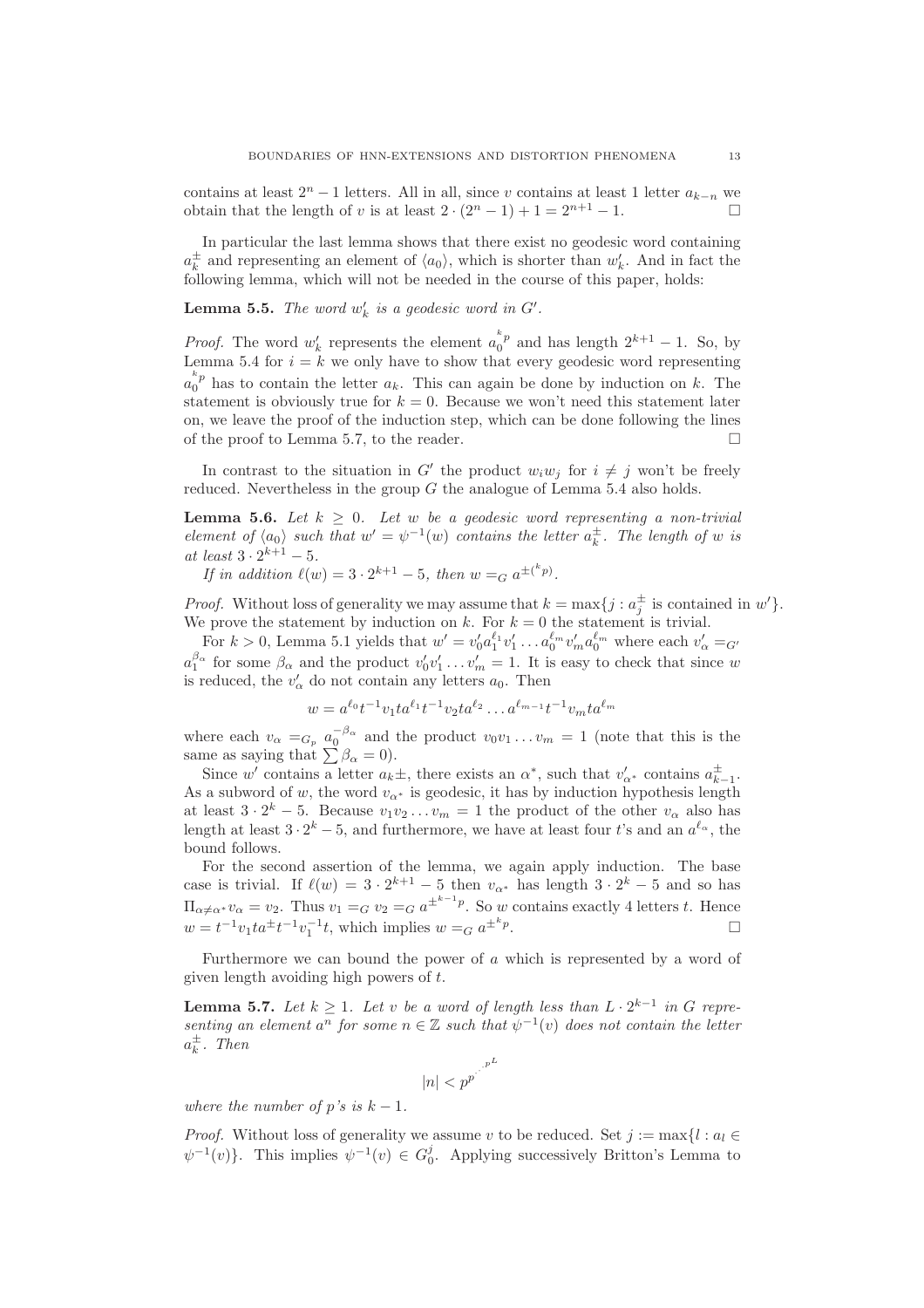the word  $\psi^{-1}(v) \circ a_0^{-n}$  we conclude that  $\psi^{-1}(v)$  contains for each  $\ell \in \{0, 1, \dots, j\}$  a letter  $a_{\ell}$ . Therefore  $j < k$  and  $\psi^{-1}(v)$  does not contain any  $a_{\ell}$  with  $\ell \geq k$ .

We proceed by induction on k. Let  $k = 1$ . The word  $\psi^{-1}(v)$  does not contain a letter  $a_1^{\pm}$ . Therefore  $v = a^{\alpha}$  for some  $|\alpha| < L$ . Obviously  $n = \alpha$  and we are done.

Let  $k \geq 2$  and assume the statement to be true for  $k-1$ . We only consider the case that n is positive, as the other case is symmetric. We may assume that  $v$  is such that  $n$  is maximal among all possible values for  $n$  over all choices of  $v$  as in the lemma. Note that then  $l(v) = L \cdot 2^{k-1} - 1$ , and furthermore, v is shortest possible among all v satisfying the assumptions of the lemma.

Now, as in the proof of Lemma 5.6 we obtain

$$
v = a^{l_0} t^{-1} v_1 t a^{l_1} t^{-1} v_2 t \dots t^{-1} v_m t a^{l_m},
$$

with  $v_i =_G a^{-\beta_i}$  for some  $\beta_i$  such that  $\sum \beta_i = 0$ . But now we can calculate n in terms of  $l_i$  and  $\beta_i$ , namely

$$
n = l_0 + \sum_{i=1}^{m} l_i p^{\sum_{j=1}^{i} \beta_j} \leq (\sum_{i=0}^{m} l_i) \cdot p^{\max_i \sum_{j=1}^{i} \beta_j} =: y.
$$

Let c be such that  $\max_i \sum_{j=1}^i \beta_j = \sum_{j=1}^c \beta_j$ . By deleting all but four letters t and rearranging the letters a we obtain the word

$$
v' = t^{-1}v_1v_2 \dots v_c ta^{\sum_{i=0}^{m}l_i} t^{-1}v_{c+1} \dots v_m t.
$$

Then  $l(v') \leq l(v)$  and  $v' = G a^y$ . Since v was chosen such that n is maximal, we obtain that  $y = n$ . Then  $\ell(v) = \ell(v')$ . So, we actually did not delete any t when creating  $v'$ , and thus  $v = v'$ . Hence

$$
v = t^{-1}v_1ta^lt^{-1}v_2t,
$$

with  $v_1^{-1} =_G v_2 =_G a^{\alpha}$  for some  $\alpha \in \mathbb{Z}$  and  $n = l \cdot p^{\alpha}$ .

Assume that  $l \geq 3$ . Then we can build the word  $v'' = t^{-1}v_1a^{-1}ta^{l-2}t^{-1}av_2t$ which is of the same length as v and represents  $a^{((l-2)p)p^{\alpha}}$  in contradiction to the maximality of n. Therefore  $l \leq 2$ . Since v is shortest possible under the assumptions of the lemma so are  $v_1$  and  $v_2$ , and hence  $\ell(v_1) = \ell(v_2)$ . Since  $\ell(v)$  is odd, it follows that  $l = 1$  and

$$
\ell(v_1) = \frac{L \cdot 2^{k-1} - 1 - 5}{2} < L \cdot 2^{k-2}.
$$

By induction hypothesis

$$
|\alpha| < p^{p^{\cdot^{\cdot^{\cdot^{p^{L}}}}}}
$$

where the number of p's is  $k - 2$ . and since  $n = 1 \cdot p^{\alpha}$  we obtain the desired  $\Box$ inequality.

The two preceding lemmas imply Lemma 4.5, that is, that the  $w_k$  are geodesic:

*Proof of Lemma 4.5.* Lemma 5.7 implies that every word that represents  $w_k$  and has only letters  $a_j$  or  $a_j^{-1}$  with  $j < k$  is at least as long as  $w_k$ . On the other hand, by Lemma 5.6 we know that any word containing  $a_k$  or  $a_k^{-1}$  is as least as long as  $w_k$  (and, if a word contains letters  $a_j$  for  $j > k$  it is still longer). So the statement follows.  $\Box$ 

### 6. The proof of Lemma 4.6

This final section is devoted to the proof of Lemma 4.6, which is the only ingredient missing for our proof of Theorem 4.2. We build on results from Section 5.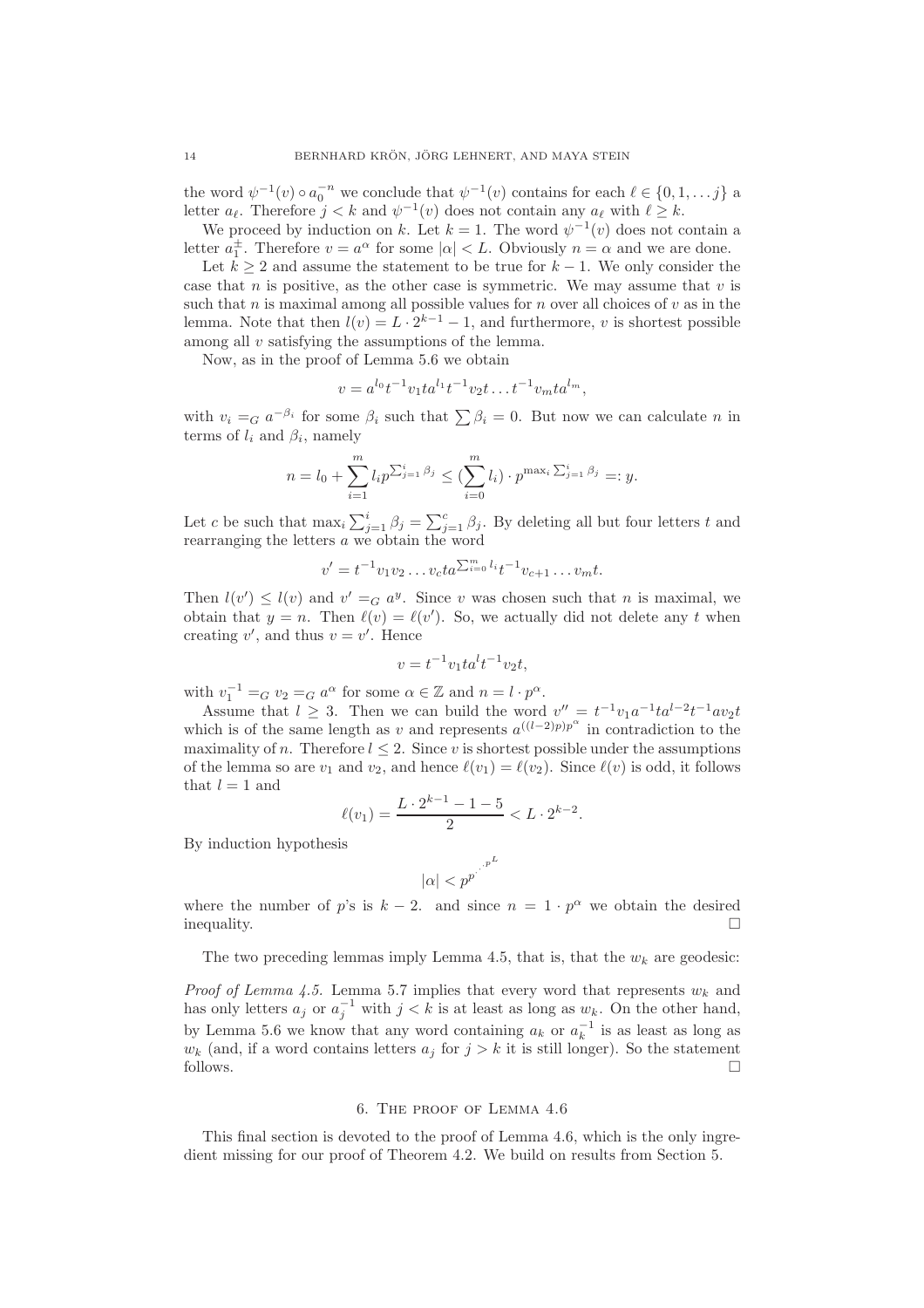Proof of Lemma 4.6. First of all, observe that then by Lemma 5.6, every geodesic word representing  $a^n$  is  $a_k$ -less. So by Lemma 5.7, we know that

$$
(14) \t\t n < p^{p^{1-p^{12}}}
$$

where the number of p' s is  $k-1$ .

In order to prove the lemma, we use induction on k. For  $k = 1$ , we only have to check that  $d(1, a^{p-n}) \ge 8 \ge 12 - 5 + \min\{n, 1\} - 0$  for all n with  $n < 12$ , by (14). This is true as by the choice of p, we have  $p - n > 8$ , and testing all words with at most 7 letters we see that none of them represents an  $a^x$  with  $x \ge 8$ .

So assume the lemma valid for  $k - 1$ , our aim is to show it for k. Suppose otherwise, that is, assume there is a word v with  $v = G a^{k p - n}$  and

(15) 
$$
\ell(v) < 3 \cdot 2^{k+1} - 5 + \min\{d_n, 3 \cdot 2^k - 5\} - \min\{d_n, 2^{k-1}\} \le 3 \cdot (2^{k+1} + 2^k) - 10 \le 18 \cdot 2^{k-1} - 10.
$$

We claim that

(16) 
$$
\psi^{-1}(v) \text{ contains the letter } a_k.
$$

In fact, otherwise we may apply Lemma 5.7 to v, with  $L = 18$ , to obtain that

$$
^{k}p-p^{p^{\cdot ^{\cdot ^{p^{12}}}}}<^{k}p-n
$$

where on either side the number of  $p'$  s equals  $k - 1$ , and the first inequality follows from (14). This, however, is impossible, as  $p \geq 20$ . We have thus proved (16).

Now, by Lemma 5.1, we can write  $\psi^{-1}(v)$  as  $a_0^{\ell_0}v_1a_0^{\ell_1}v_2a_0^{\ell_2}\dots v_ma_0^{\ell_m}$ , and thus,

(17) 
$$
v = a^{\ell_0} t^{-1} u_1 t a^{\ell_1} t^{-1} u_2 t a^{\ell_2} \dots t^{-1} u_m t a^{\ell_m}
$$

where  $u_i =_G a^{-\alpha_i}$ , for  $i = 1, \ldots m$ . Clearly,

(18) 
$$
{}^{k}p - n = \ell_0 + \sum_{i=1}^{m} \ell_i p^{\sum_{j=1}^{i} \alpha_j},
$$

and the sum over all  $\alpha_i$  equals 0. Note that since v is geodesic, we may assume that  $\ell_i < p$  for  $i = 1, \ldots m$ .

Suppose  $c \in \{1, ..., m\}$  is such that  $\psi^{-1}(u_c)$  contains the letter  $a_{k-1}^{\pm}$ . Then by Lemma 5.6,

$$
\ell(u_c) \ge 3 \cdot 2^k - 5.
$$

So, as  $3 \cdot (3 \cdot 2^k - 5) > \ell(v) - 5$ , and moreover, since each  $u_c$  as above gives rise to two letters t, we conclude that there are less than 3 indices c such that  $\psi^{-1}(u_c)$ contains the letter  $a_{k-1}^{\pm}$ . On the other hand, by (16), there is at least one such index, say  $c_1$ .

Moreover, since the expression in  $(17)$  contains m times a subword of the form  $t^{-1}u_i t$ , and also at least  $m-1$  letters a, we can use (19) to get that

(20) 
$$
m < \frac{\ell(v) - \ell(u_{c_1}) + 2}{4} < 3 \cdot 2^{k-1}.
$$

Together,  $(18)$  and  $(20)$  imply that there is an index b such that

$$
\ell_b \cdot p^{\sum_{i=1}^b \alpha_j} > \frac{p^{p^{\cdot}}}{3 \cdot 2^{k-1}}
$$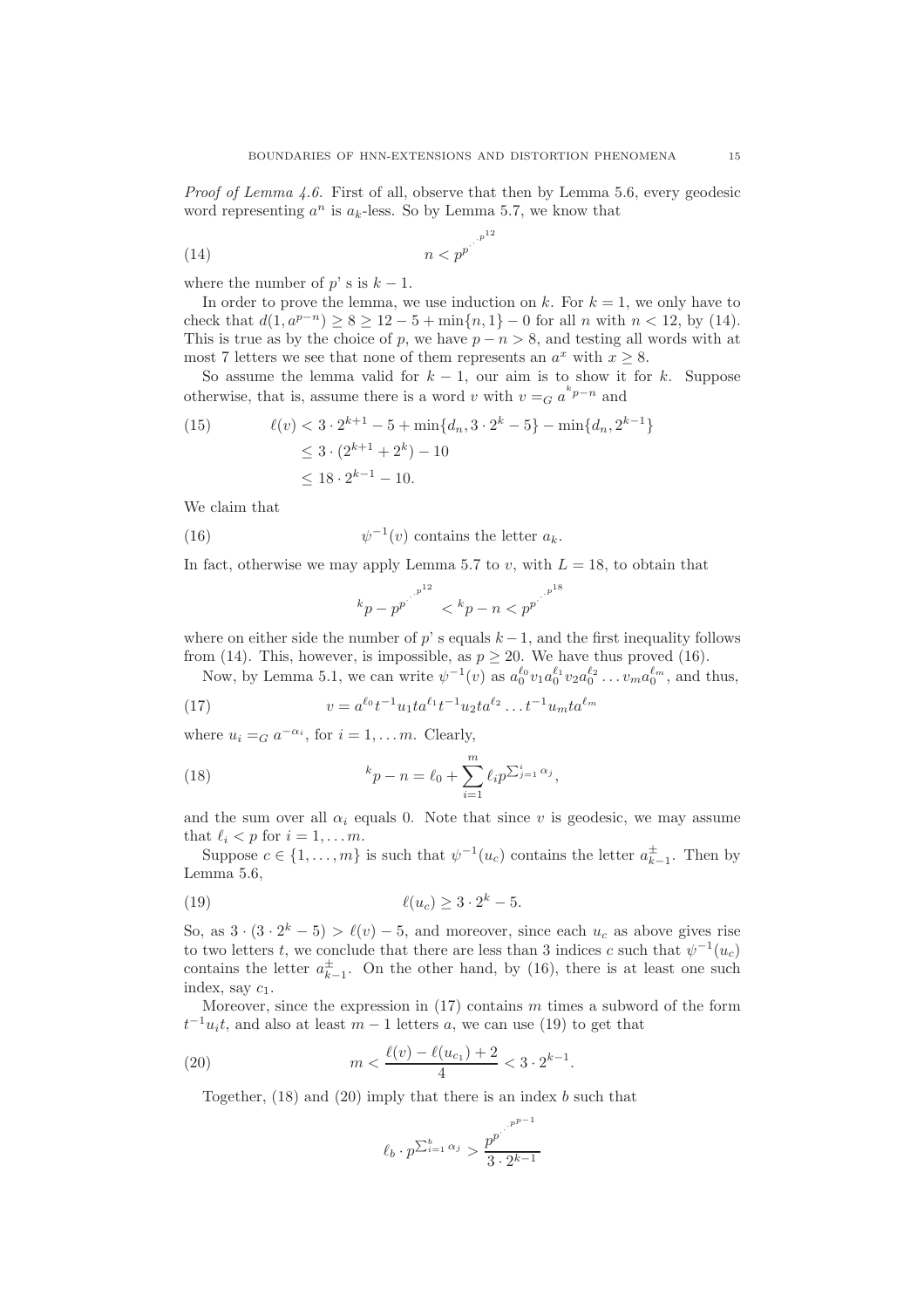where the number of p's equals  $k - 1$ . Hence, since  $p > 6$ , and since  $\ell_b < p$ , we know that

$$
p^{\sum_{i=1}^b \alpha_j} > \frac{p^{p^{\cdot}}}{p^k}
$$

where again, the number of p's is  $k - 1$ . Taking the logarithm, we obtain that

(21) 
$$
\sum_{i=1}^{b} \alpha_j > y := p^{p^{j}}^{p^{p-1}} - k
$$

where the number of p's is  $k-2$ . Because  $\sum_{j=1}^{b} \alpha_j = -\sum_{j=b+1}^{m} \alpha_j$ , this yields that x

$$
u_1 u_2 \dots u_b =_G u_{b+1} u_{b+2} \dots u_m =_G a^x,
$$

where  $x > y$ . So, by Lemma 5.7, there is a second index  $c_2$  such that  $\psi^{-1}(u_{c_2})$ contains the letter  $a_{k-1}^{\pm}$ .

Consider the subword

$$
z := t^{-1} u_{c_1} t a^{\ell_{c_1}} t^{-1} u_{c_1+1} \dots t^{-1} u_{c_2} t
$$

- of v. By the choice of the  $c_i$ ,
- (22)  $\ell(z) > 2 \cdot 3 \cdot (2^k 5) + 5.$

So,

(23) 
$$
\ell(v) - \ell(z) \leq 3 \cdot 2^k - 5.
$$

Set

$$
u := u_{c_1-1}^{-1} u_{c_1-2}^{-1} \dots u_1^{-1} u_m^{-1} u_{m-1}^{-1} \dots u_{c_2}^{-1}
$$

and consider the word

$$
v':=a^{\ell_0}t^{-1}u_1ta^{\ell_1}\dots a^{\ell_{c_1-1}}t^{-1}uta^{\ell_{c_2}}t^{-1}u_{u_{c_2}}ta^{\ell_{c_2+1}}\dots t^{-1}u_mta^{\ell_m}.
$$

Then  $v' =_G a^q$  where

$$
q = \ell_0 + \sum_{i=0}^{c_1-1} \ell_i p^{\sum_{j=1}^i \alpha_i} + \sum_{i=c_2+1}^m \ell_i p^{\sum_{j=1}^i \alpha_i}.
$$

Here we used the fact that  $\sum_{j=1}^{i} \alpha_j = -\sum_{j=i+1}^{m} \alpha_j$ .

By (23) and by the definition of v', we know that  $\ell(v') \leq 2 \cdot (3 \cdot 2^k - 5)$ , and moreover,  $\psi^{-1}(v')$  does not contain any letter  $a_k^{\pm}$ , we obtain that

$$
|q| < {p^{p}}^{\cdot^{\cdot^{\cdot^{p^{12}}}}}
$$

where the number of  $p$ 's is  $k - 1$ . Set

$$
s := \sum_{\gamma=c_1}^{c_2-1} \ell_{\gamma} p^{\sum_{j=1}^{\gamma} \alpha_j} = {}^{k}p - n - q.
$$

Then

(24) 
$$
k_{p-2p^{p}} \left( z^{p^{12}} \right) < s < k_{p+2p^{p}} \left( z^{p^{12}} \right),
$$

where the number of p's on each side is again  $k - 1$ .

On the other hand, by (19) and since  $\ell(v) \geq 3 \cdot (2^{k+1} + 2^k) - 10$ , we have that

(25) 
$$
\sum_{i=c_1+1}^{c_2-1} \ell(u_i) < 3 \cdot 2^k - 5,
$$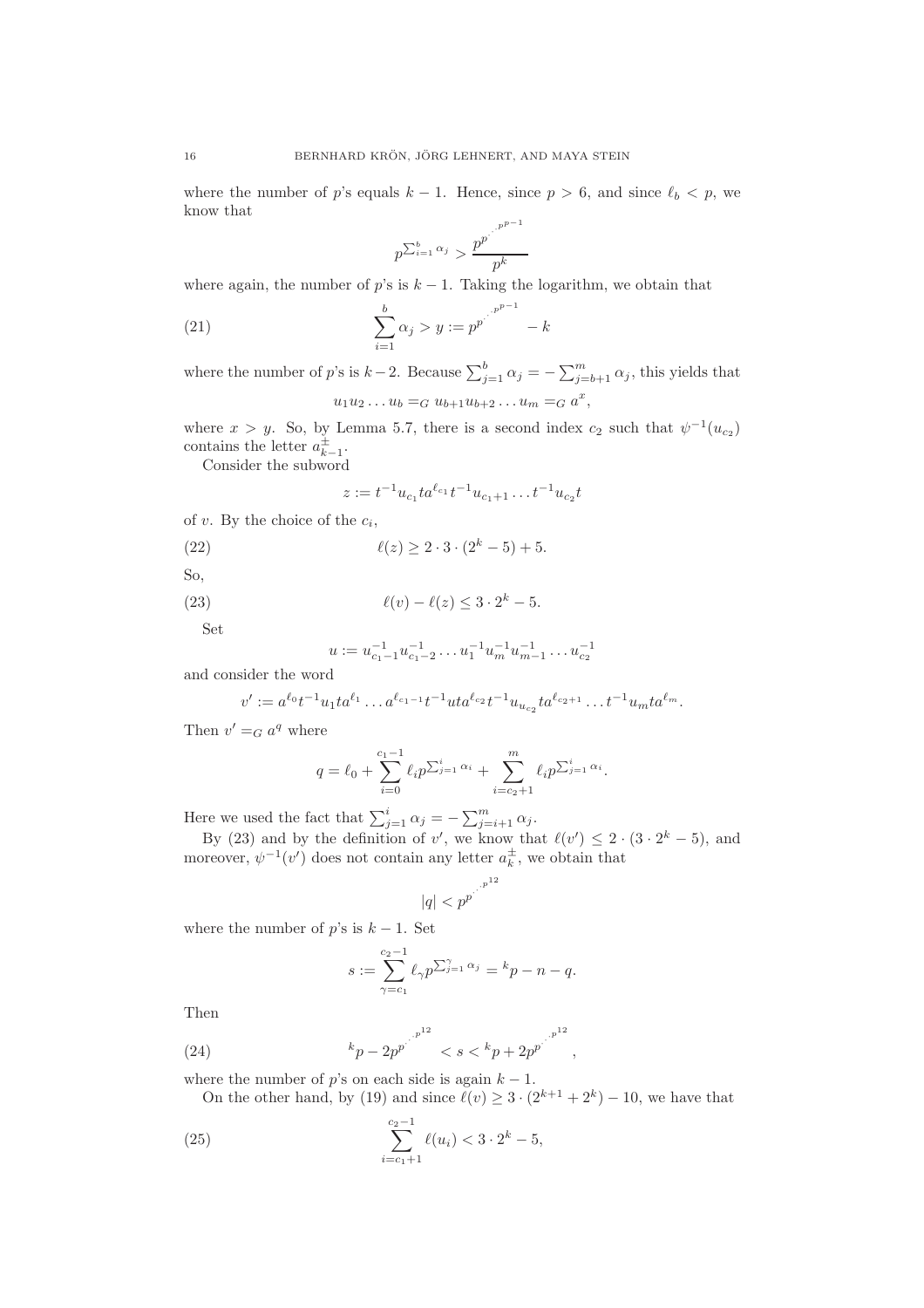and, for each of these indices i, we know that  $u_i$  is  $a_{k-1}$ -free. Therefore each of the differences of the exponents of p in s is less than  $p^p$ p where the number of  $p$ 's is  $k-2$ . So by (21), we can write

$$
s = \delta \cdot p^{p^{p^{p^{p-2}}}}
$$

where the number of p's is  $k - 1$ , and  $\delta$  is some integer. As the term after  $\delta$  is greater than the interval from  $(24)$ , we know that the only possible value for s is  $k_p$ . This yields that

$$
(26) \t\t s = {}^k p.
$$

Thus  ${}^k p = \sum_{i=c_1}^{c_2-1} \ell_i p^{\alpha_i}$ . For elementary arithmetic reasons, and because all the  $\alpha_i$  are different (since v is geodesic) and the  $\ell_i$  are in  $(0, p)$ , this is only possible if  $\ell_{c_1} = 1$  and  $c_2 = c_1 + 1$ . Hence z can be written as

$$
z = t^{-1}u_{c_1}tat^{-1}u_{c_2}t.
$$

Taking the logarithm in (26), this implies that  $\sum_{i=1}^{c_1} \alpha_i = {}^{k-1}p$ . Hence,

$$
u_{c_1} =_G a^{-k-1} p + \sum_{i=1}^{c_1-1} \alpha_i
$$

and

$$
u_{c_2} = G a^{k-1} p + \sum_{i=c_2+1}^{m} \alpha_i.
$$

Now we are able to prove the second part of the statement. So assume  $n < \frac{p+7}{2}$ . Then since by (22), by (18) and using the fact, that  $k p - n \equiv -n \mod p$  we know that  $\ell_0 + \ell_m = -n$  or  $\ell_0 + \ell_m = p - n$ . In the first case the length of v is at least  $3 \cdot 2^{k+1} - 5 + n$  and  $d_n = n$ , and so, we are done.

In the second case  $\sum_{i=1}^{m-1} \ell_i p^{\alpha_i} = {}^k p - p$ , which implies  $m \geq 3$  and since by assumption,  $p - n > n - 7$ , we get that  $m = 3$ . One of the  $u_{c_i}$  now has to represent an element different from  $a^{k-1}$ <sup>p</sup> and therefore, by Lemma 5.6,

$$
\sum_{i=1}^{3} \ell(u_i) \ge 3 \cdot 2^k - 5 + 3 \cdot 2^k - 4 + 1 = 3 \cdot 2^{k+1} - 8.
$$

In total, counting the  $a$ 's and  $t$ 's involved, we obtain that

$$
\ell(v) \ge 3 \cdot 2^{k+1} + p - n > 3 \cdot 2^{k+1} - 5 + n - 2.
$$

This finishes the proof of the second assertion of Lemma 4.6.

We now apply the induction hypothesis with  $n_1 := \sum_{i=1}^{c_1-1} \alpha_i$  in the role of n, which satisfies the assumptions as  $a^{\sum_{i=1}^{c_1-1} \alpha_i} =_G u_1 u_2 \ldots u_{c_1-1}$ . We then apply the induction hypothesis again with  $n_2 := \sum_{i=c_2}^m \alpha_i$  in the role of n, which satisfies the assumptions as  $a^{\sum_{i=c_2}^{m} \alpha_i} =_G u_{c_2} u_{c_2+1} \dots u_m$ . This gives for  $j=1,2$ 

$$
\ell(u_{c_j}) \ge 3 \cdot 2^k - 5 + \min\{d_{n_j}, 3 \cdot 2^{k-1} - 5\} - \min\{d_{n_j}, 2^{k-2}\}.
$$

So, as v contains  $3m - 1$  letters a and t outside the  $u_i$ , we obtain

$$
\ell(v) \geq \ell(u_{c_1}) + \ell(u_{c_2}) + \ell(u_1u_2 \dots u_{c_1-1}) + \ell(u_{c_2}u_{c_2+1} \dots u_m) + 3m - 1
$$
  
\n
$$
\geq \ell(u_{c_1}) + \ell(u_{c_2}) + d_{n_1} + d_{n_2} + 3m - 1
$$
  
\n
$$
\geq 3 \cdot 2^{k+1} + 3m - 11
$$
  
\n(27)  
\n
$$
+ \sum_{j=1,2} (\min\{d_{n_j}, 3 \cdot 2^{k-1} - 5\} - \min\{d_{n_j}, 2^{k-2}\} + d_{n_j}).
$$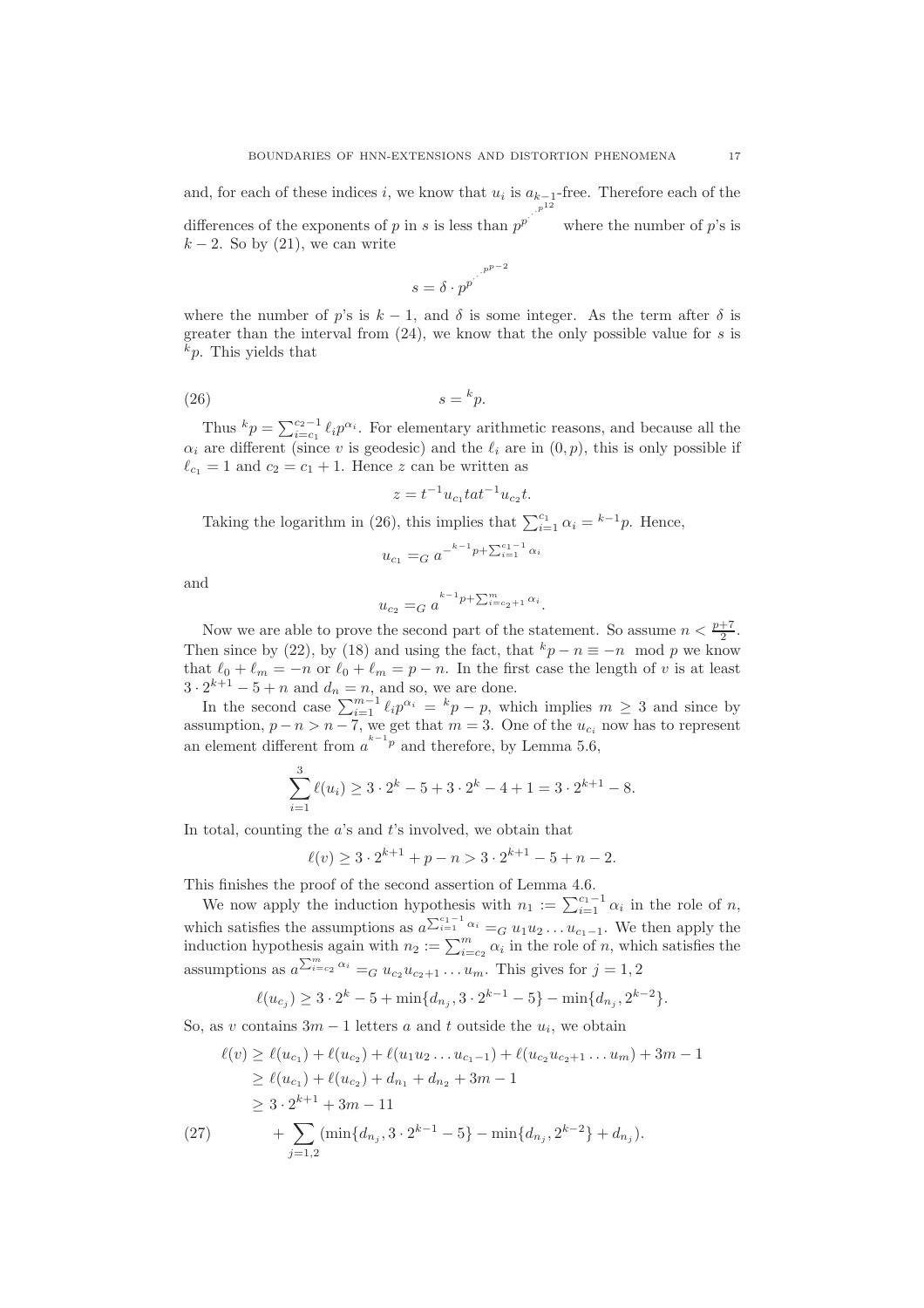Observe that by (15), and since the term in the sum above is always non-negative, we get that

(28)  $d_n \geq 2^{k-1}$ .

We claim that for  $j = 1, 2$ 

(29) 
$$
d_{n_j} \leq 3 \cdot 2^{k-1} - 5 \text{ or } d_{n_{3-j}} = 0.
$$

Indeed, suppose  $d_{n_1} > 3 \cdot 2^{k-1} - 5$ . Then by comparing (15) with (27), we obtain that k−1

$$
3 \cdot 2^{k} - 5 - 2^{k-1} \ge \min\{d_n, 3 \cdot 2^{k} - 5\} - 2^{k-1}
$$
  
\n
$$
\ge 3m - 6 + \min\{d_{n_1}, 3 \cdot 2^{k-1} - 5\} - 2^{k-2} + d_{n_1}
$$
  
\n
$$
+ \min\{d_{n_2}, 3 \cdot 2^{k-1} - 5\} - d_{n_2} + d_{n_2}
$$
  
\n
$$
\ge 3m - 6 + 3 \cdot 2^{k-1} - 5 - 2^{k-2} + 3 \cdot 2^{k-1} - 5 + 1
$$
  
\n
$$
+ \min\{d_{n_2}, 3 \cdot 2^{k-1} - 5\}
$$
  
\n
$$
\ge 3m - 5 + 3 \cdot 2^{k} - 10 - 2^{k-2} + \min\{d_{n_2}, 3 \cdot 2^{k-1} - 5\}.
$$

Therefore, since  $m \geq 3$ ,

$$
-2^{k-1} \ge -1 - 2^{k-2} + \min\{d_{n_2}, 3 \cdot 2^{k-1} - 5\},\
$$

implying that

$$
1 \ge 2^{k-2} + \min\{d_{n_2}, 3 \cdot 2^{k-1} - 5\}.
$$

Hence  $d_{n_2} = 0$ . In the same way we get that the assumption  $d_{n_2} > 3 \cdot 2^{k-1} - 5$ implies that  $d_{n_1} = 0$ . This proves (29).

Let us define a new word  $\tilde{v}$  which is obtained from v by replacing z with  $t^{-1}\tilde{v}_1^{-1}\tilde{v}_2t$ , where the  $\tilde{v}_i$  are geodesic words for  $a^{n_i}$ . That is,

$$
\tilde{v} := a^{\ell_0} t^{-1} u_1 t \dots a^{ell_{c_1-1}} t^{-1} \tilde{v}_1^{-1} \tilde{v}_2 t a^{\ell_{c_2}} t^{-1} u_{c_2} \dots t^{-1} u_m t a^{\ell_m}.
$$

Clearly,  $\tilde{v}$  represents  $a^n$ .

First, suppose that both  $\tilde{v}_i$  contain a letter t. Note that then we may assume that each of the  $\tilde{v}_i$  starts with a  $t^{-1}$ . Hence,  $d_n \leq \ell(\tilde{v}) - 2$ . Observe that also,  $d_{n_j} > 0$ . Hence, by (29),  $d_{n_j} \leq 3 \cdot 2^{k-1} - 5$ .

By  $(15)$  and by  $(28)$ ,

$$
\ell(v) < 3 \cdot 2^{k+1} - 5 + d_n - 2^{k-1}.
$$

Moreover, since

$$
\ell(z) = \ell(u_{c_1}) + \ell(u_{c_2}) + 5,
$$

and by (29), we obtain

$$
d_n \leq \ell(\tilde{v}) - 2
$$
  
\n
$$
\leq \ell(v) + \underbrace{d_{n_1} + d_{n_2} + 2}_{\leq \ell(t^{-1}\tilde{v_1} - 1\tilde{v_2}t)}
$$
  
\n
$$
< 3 \cdot 2^{k+1} - 5 + d_n - 2^{k-1} + d_{n_1} + d_{n_2}
$$
  
\n
$$
- \sum_{j=1,2} \left( 3 \cdot 2^k - 5 + d_{n_j} - \min\{d_{n_j}, 2^{k-2}\}\right) - 5
$$
  
\n
$$
\leq d_n - 2^{k-1} + \sum_{j=1,2} 2^{k-2}
$$
  
\n
$$
\leq d_n,
$$

a contradiction.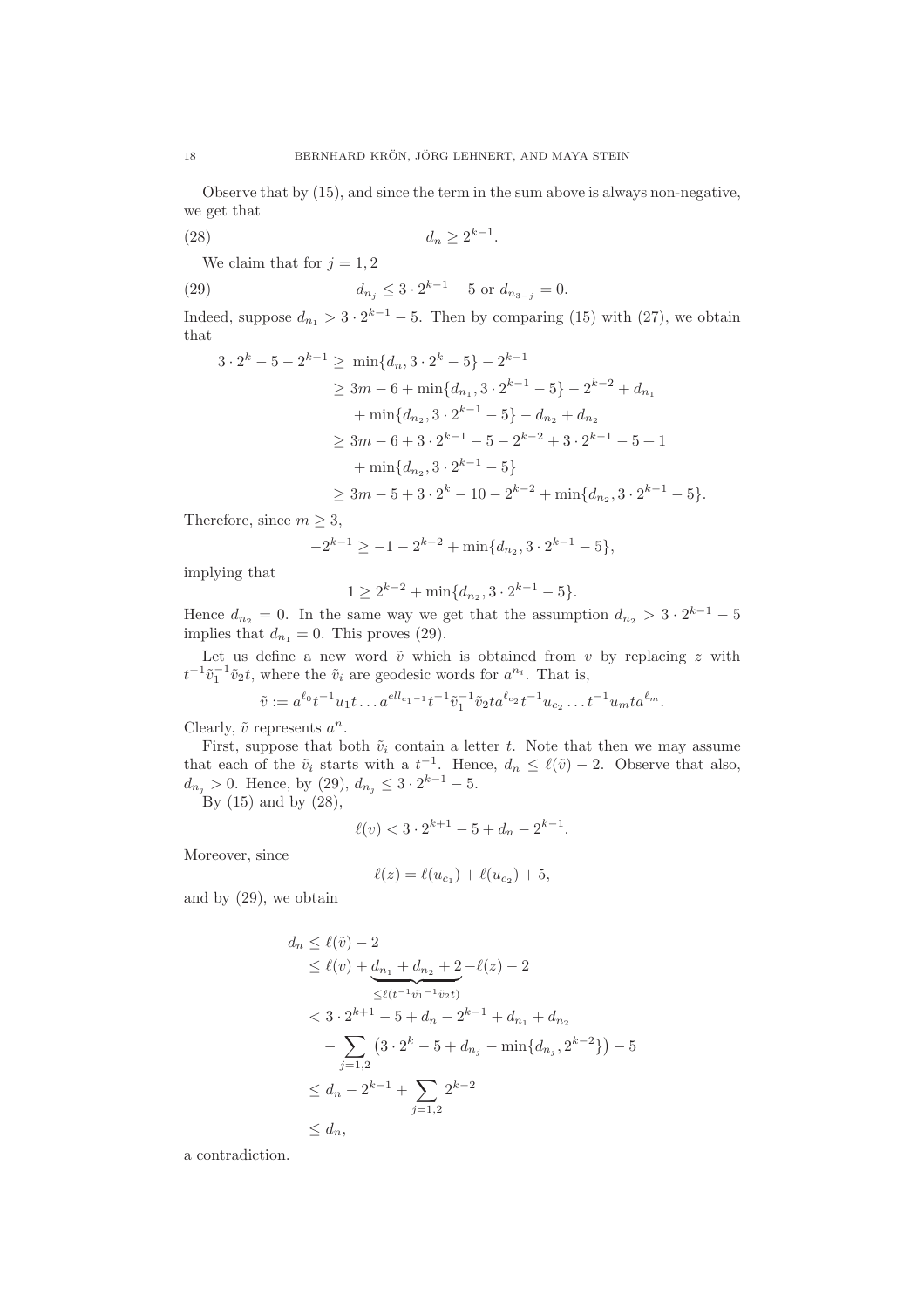So we may assume that one of  $\tilde{v}_1, \tilde{v}_2$  does not contain a letter t, say  $\tilde{v}_1$ . Then we need not have that  $d_n \leq \ell(\tilde{v}) - 2$ . On the other hand we can use the second hypothesis of the induction. Hence the last calculation becomes

$$
d_n \leq \ell(\tilde{v})
$$
  
\n
$$
\leq \ell(v) + d_{n_1} + d_{n_2} + 2 - \ell(z)
$$
  
\n
$$
< 3 \cdot 2^{k+1} - 5 + d_n - 2^{k-1} + d_{n_1} + d_{n_2}
$$
  
\n
$$
- \sum_{j=1,2} \left( 3 \cdot 2^k - 5 + d_{n_j} \right) - \min \{ d_{n_2}, 2^{k-2} \} + \delta_{|n|, \frac{p+6}{2}} - 5 + 2
$$
  
\n
$$
\leq d_n - 2^{k-1} + 2^{k-2} + \delta_{|n|, \frac{p+6}{2}} + 2
$$
  
\n
$$
\leq d_n - 2^{k-2} + \delta_{|n_1|, \frac{p+6}{2}} + 2,
$$

which yields a contradiction for  $k > 3$ . For  $k = 3$  we deduce  $n_1 = \frac{p+6}{2} > 7 =$  $3 \cdot 2^2 - 5$ . So by (29),  $d_{n_2} = 0$ . So we can substitute the last two lines of the calculation above with

$$
d_n < d_n - 2^2 + 1 + 2 \\
\leq d_n - 1,
$$

which is also a contradiction.

So let  $k = 2$ . Then  $\ell(v) < 3 \cdot 2^3 - 5 + 7 - 2 = 3 \cdot 2^3$ , by (28). Therefore  $m \leq 3$ . If  $m=3$  we have  $\sum_{i=1}^{3} \alpha_i = 0$  and hence  $\alpha_{c_1} \neq \alpha_{c_2}$ . So  $\alpha_{c_i} = \pm^2 p$  and  $\alpha_{c_{3-i}} \neq^2 p$ . By Lemma 5.6 we get  $\sum_{i=1,2} \ell(u_{c_i}) \ge 3 \cdot 2^3 - 9$  and

$$
\ell(v) \ge \sum_{i=1}^3 \ell(u_i) + 3m - 1 \ge 3 \cdot 2^3 > \ell(v).
$$

So we have  $k = m = 2$ . This implies  $v = a^{\ell_0} t^{-1} u_{c_1} t a t^{-1} u_{c_2} a^{-n+\ell_0}$  and  $\ell(v) =$  $3 \cdot 2^3 - 5 + n > 3 \cdot 2^3 - 5 + d_n - 1$ , which is impossible by (15).

### **REFERENCES**

- [1] C. Paul Bonnington, R. Bruce Richter, and Mark E. Watkins. Between ends and fibers. J. Graph Theory, 54(2):125–153, 2007.
- [2] M.R. Bridson and A. Haefliger. Metric Spaces of Non-Positive Curvature. Springer-Verlag, 1999.
- [3] B. Farb. The extrinsic geometry of subgroups and the generalized word problem. Proc. London Math. Soc. (3), 68(3):577-593, 1994.
- [4] S.M. Gersten. Isoperimetric and isodiametric functions of finite presentations. In Geometric group theory, Vol. 1 (Sussex, 1991), volume 181 of London Math. Soc. Lecture Note Ser., pages 79–96. Cambridge Univ. Press, Cambridge, 1993.
- [5] M. Gromov. Asymptotic invariants of infinite groups. In Geometric group theory, Vol. 2 (Sussex, 1991), volume 182 of London Math. Soc. Lecture Note Ser., pages 1–295. Cambridge Univ. Press, Cambridge, 1993.
- [6] B. Krön, J. Lehnert, N. Seifter, and E. Teufl. Linear and projective boundary of nilpotent groups. Preprint 2012, arXiv:1208.5405.
- [7] R.C. Lyndon and P.E. Schupp. Combinatorial group theory. Classics in Mathematics. Springer-Verlag, Berlin, 2001. Reprint of the 1977 edition.
- [8] A. Yu. Olshanskii and M. V. Sapir. Length functions on subgroups in finitely presented groups. In Groups—Korea '98 (Pusan), pages 297–304. de Gruyter, Berlin, 2000.
- [9] A. N. Platonov. An isoparametric function of the Baumslag-Gersten group. Vestnik Moskov. Univ. Ser. I Mat. Mekh., (3):12–17, 70, 2004.
- [10] J.-P. Serre. Trees. Springer Monographs in Mathematics. Springer-Verlag, Berlin, 2003. Translated from the French original by John Stillwell, Corrected 2nd printing of the 1980 English translation.